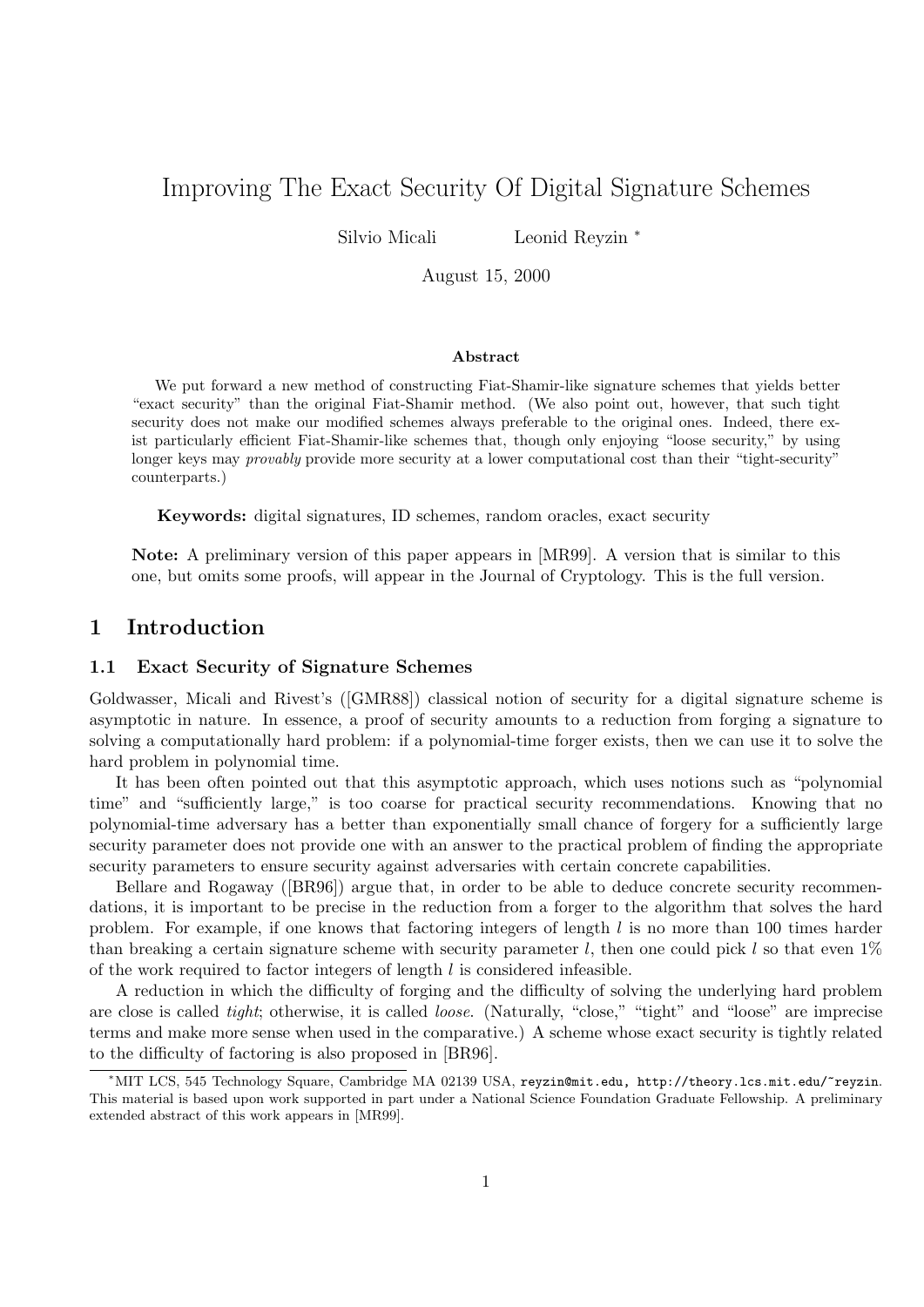#### 1.2 Loose Security of Fiat-Shamir-like Signature Schemes

A fruitful method for constructing signature schemes was introduced by Fiat and Shamir ([FS86]). Although claimed for a specific ID scheme, the method works with a general commit-challenge-respond ID scheme. The method consists of replacing the verifier's random challenge by a publicly known "random" function H computed on the prover's commitment and the message being signed. This removes interaction and adds the message into the picture, thus changing an ID scheme into a signature scheme.

Many of such signature schemes have been proven secure when the "random" function is modeled as a random oracle ([BR93] provide a formal treatment of this model). However, the reductions in these proofs are quite loose, thus necessitating larger key sizes. Unless a tighter reduction has been overlooked, the only way to improve the security of such signature schemes is to modify them to allow for tighter reductions.

#### 1.3 Tightening the Security of Fiat-Shamir-like schemes

This paper's main contribution is a modification to the factoring-based Fiat-Shamir-like schemes that makes their security very tightly related to the problem of integer factorization. Our modification is quite general and can be applied, in particular, to the schemes from [FS86], [FFS88], [OO88], [MS88], [OS90], [Oka92], [Mic94], [Sho96] and [Sch96].

To exemplify our method and make the description concrete, we picked one of the simpler and more efficient schemes from the above list, the one of [Mic94]. We shall henceforth call it "MSA" (for "Micali's signature algorithm"). We first present an exact analysis of the loose security of MSA, then propose the modification (called the "swap method") and present an exact analysis of the tight security of the modified scheme (called "MSA-swap"). Both MSA and MSA-swap are quite practical, with the performance comparable to that of the schemes currently used in practice.

#### 1.4 When to Use Tight Security?

As Bellare and Rogaway explain in [BR96] using the schemes Full-Domain-Hash-RSA and PSS as examples, tighter exact security results in smaller security parameters and, hence, higher efficiency. Because Full-Domain-Hash-RSA and PSS have about the same running time for a given security parameter, PSS, with its tighter security, is better that Full-Domain-Hash-RSA.

Since then, folklore has often regarded schemes with tight security as superior to those with loose security, misunderstanding the examples of [BR96]. Indeed, an obvious (but often forgotten) observation is that

#### a more efficient scheme with loose security may be better than a less efficient one with tight security,

because the efficiency of the loosely-secure scheme can compensate for the higher security parameter.

To demonstrate this with a quantitative example, in Section 5 we analyze MSA against MSA-swap and PRab (a variant of PSS, also from [BR96], based on squaring rather than RSA). We find that the looselysecure but more efficient MSA sometimes delivers more security for less cost than tightly secure schemes MSA-swap and PRab.

To our knowledge, despite the fact that our analysis is quite straightforward, no one has carried it out before (the paper [BR96] compares Full-Domain-Hash RSA and PSS, but the analysis is simpler because the two schemes have the same efficiency). The fact that a Fiat-Shamir-like scheme may be preferable to Rabin-based PRab for both security and efficiency reasons has not been pointed out before, either.

Our technique can be used to choose from among several signature schemes for a particular application. In particular, it can help one decide whether to use a Fiat-Shamir-like scheme directly or to apply our modification.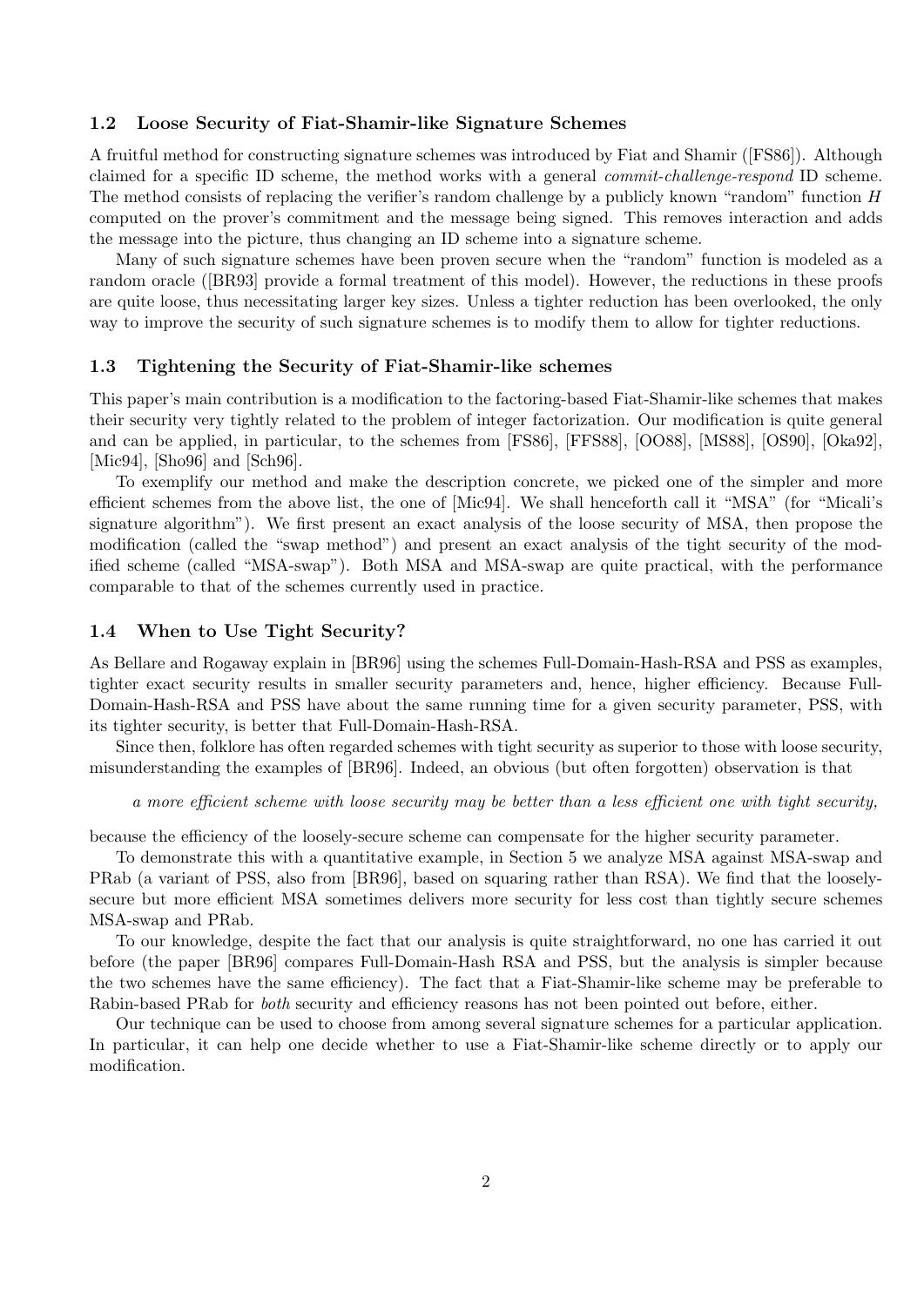# 2 Definitions

NOTATION. We denote by  $A^?$  a (probabilistic) oracle-calling algorithm;  $A^O$  denotes the same algorithm making calls to the specific oracle O, where  $O: \{0,1\}^* \to \{0,1\}$ . Because oracles returning more than one bit per question, as well as multiple oracles, can all be easily simulated by a single oracle returning one bit per question, we slightly abuse this notation and speak of, for example,  $A^{?,?}$  and  $A^{G,H}$ , for some  $G: \{0,1\}^* \to \{0,1\}^k$  and  $H: \{0,1\}^* \to \{0,1\}^l$ . Additionally, in some cases we need to allow one probabilistic oracle algorithm  $A^?$  access to another probabilistic oracle algorithm  $B^?$  with the oracle O; we denote it by  $A^{B^O}$ . Note that because  $B^?$  is probabilistic, it is not, strictly speaking, an oracle; rather, this notation implies that, for each query,  $B^O$  gives a single answer selected, with the appropriate probability, from the set of all possible answers. When convenient and clear, we omit the superscript when speaking about  $A^?$  or  $A^O$ .

We denote by  $x \leftarrow A$  the fact that the probabilistic algorithm A output x.

Signature Schemes. Our definition of a signature scheme follows the one found in [GMR88] and refined in [BR93] to allow for random oracles. As is common, we decouple the notions of a signature scheme and of its security.

**Definition 1** A signature scheme with an oracle is a triple of probabilistic oracle algorithms  $\Pi = (Gen^2,$  $Sign^?,Ver^?)$ . Gen is a key generation algorithm that, given the security parameter k, outputs a key pair  $(pk, sk).$ <sup>1</sup> Commonly, pk is called a public key and sk a secret key (sk is sometimes also called a private key). Sign is a signing algorithm: given a message  $M$  and a secret key sk it returns a signature x. Ver is a verification algorithm: given a public key pk, a message M and a purported signature x, it outputs "accept" or "reject."

A signature x on a message M is called valid with respect to a public key pk and an oracle  $H$  if  $Ver<sup>H</sup>(pk, M, x) = "accept."$  The only required relationship between the three algorithms is that the algorithm Sign output valid signatures: that is, for any oracle H and message M, if  $(pk, sk) \leftarrow Gen^H(1^k)$  and  $x \leftarrow Sign^H(sk, M)$ , then x is a valid signature on M with respect to pk and H.

Signature schemes with more than one security parameter can be defined similarly.

Note that in the above definition, we do not specify what the oracle  $H$  is or what it means for a signature scheme to be secure. This is discussed below. Our definition of security is a modified version of that in [BR96], which is based on [BR93] and [GMR88]. This definition concerns itself with exact, rather than asymptotic, security.

Intuitively, we want to capture the following in our definition of security: there is no algorithm (called "forger") that, for a random oracle  $H$ , is able to produce new valid signatures with reasonable probability in reasonable time without knowing sk. Moreover, we should assume that an attacker can coerce the signer into signing some number of messages of the attacker's choice—to carry out the so-called "adaptive chosenmessage attack" [GMR88]. We model this by giving the forger oracle access to the oracle  $H$  and to the algorithm  $Sign^H(sk, \cdot)$ .

**Definition 2** A forger  $F^{?,?}$  is a probabilistic two-oracle algorithm that is given a security parameter k and a public key pk as input. The first oracle of  $F$  is called a hashing oracle and the second oracle is called a signature oracle. Let H be a hashing oracle, and let  $(pk, sk) = Gen^H(1^k)$  for some k. We say that the forger succeeds if  $(M, x) \leftarrow F^{H, Sign^H(sk, \cdot)}(1^k, pk)$  and x is a valid signature on M with respect to pk and H, and F did not query its signature oracle on M.

We say that a forger  $(t, q_{sig}, q_{hash}, \varepsilon, \delta)$ -breaks the signature scheme if, for a security parameter k, the following holds:

<sup>&</sup>lt;sup>1</sup>Usually, we are interested in the running time of Gen as a function of k rather than  $\log k$ . Therefore, technically, we need to think of Gen as being given k in unary notation. This is denoted by  $1^k$ .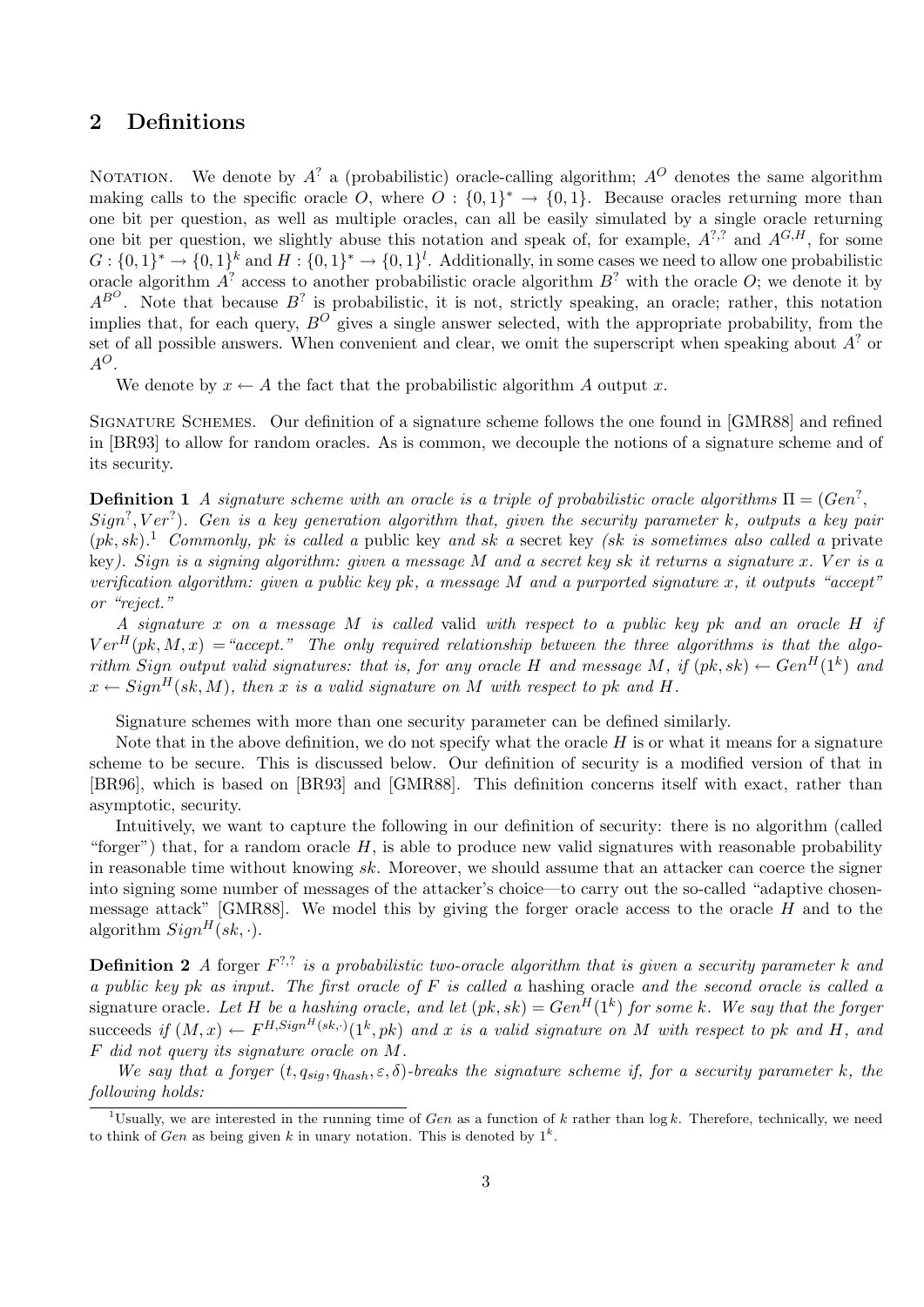- its running time (plus the size of its description) does not exceed  $t(k)$
- the number of its queries to the signature oracle does not exceed  $q_{sig}(k)$
- the number of its queries to the hashing oracle does not exceed  $q_{hash}(k)$
- with probability at least  $\delta(k)$ ,  $Gen^H(1^k)$  generates such a key (pk, sk) that the probability of the forger's success on input  $(1^k, pk)$  is at least  $\varepsilon(k)$  (here, the probability of the forger's success is taken over a random choice of the oracle H, the random tape of the forger, the random tape of the signer to whom the forger addresses the chosen-message queries, but not the choice of  $pk$ )

Finally, we say that a signature scheme is  $(t, q_{sig}, q_{hash}, \varepsilon, \delta)$ -secure if no forger  $(t, q_{sig}, q_{hash}, \varepsilon, \delta)$ -breaks it.

(As an aside for the reader familiar with the definition of [BR96], we point out that if a scheme is  $(t, q_{sia}, q_{hash}, \varepsilon \delta)$ -secure in the sense of the [BR96], then it is  $(t, q_{sia}, q_{hash}, \varepsilon, \delta)$ -secure in the sense of the above definition. We simply separate the component of the probability that is due to the selection of the public key. This separation allows us to correct some minor errors in the security analysis present in the prior literature. See the proof of Theorem 2 for details.)

Measuring Signature Scheme Security. Now that we have defined what it means for a signature scheme to be secure, how do we actually prove anything about security? To do so, we relate the security of a signature scheme to the difficulty of some problem; in our case, the difficulty of factoring.

**Definition 3** Let  $Gen(1^l)$  be an algorithm generating l-bit products of two primes. We say that an algorithm A (t,  $\varepsilon$ ,  $\delta$ )-factors integers generated by Gen if, for a given parameter l.

- A's running time (plus the size of its description) does not exceed  $t(l)$
- with probability at least  $\delta(l)$ ,  $Gen(1^l)$  generates such an integer n that A has at least  $\varepsilon(l)$  probability (taken over only the random choices of the algorithm, not the choice of  $n$ ) of producing the correct factors of n on input n

We say that factoring integers generated by Gen is  $(t, \varepsilon, \delta)$ -secure if no such A exists.

Given this definition of the difficulty of a problem, we can then explain the security of a signature scheme  $\Pi$  in the following terms, as suggested by [BR96]: if some problem is  $(t', \varepsilon', \delta')$ -secure, then  $\Pi$  scheme is  $(t, q_{sig}, q_{hash}, \varepsilon, \delta)$ -secure. If t is not much smaller than t' and  $\varepsilon$  and  $\delta$  are not much larger than  $\varepsilon'$  and  $\delta'$ , even for a reasonably large  $q_{sig}$  and  $q_{hash}$ , then the reduction proving the security is called tight.

# 3 Micali's Signature Algorithm (MSA)

#### 3.1 Signature and Verification Algorithms

We describe the following ID and signature scheme from [Mic94], with similarities to the Ong-Schnorr ([OS90]) and the Guillou-Quisquater ([GQ88]) schemes.

NUMBER THEORY. Let k and l be two security parameters. Let  $p_1 \equiv 3 \pmod{8}$  and  $p_2 \equiv 7 \pmod{8}$ be two primes of approximately equal size and  $n = p_1p_2$  be an *l*-bit integer (such *n* is called a Williams integer [Wil80]). To simplify further computations, we will assume not only that  $n > 2^{l-1}$ , but also that  $|Z_n^*$  $\binom{1}{n} = n - p_1 - p_2 + 1 > 2^{l-1}$ , and that  $p_1 + p_2 - 1 < 2^{l/2+1}$ . Let Q denote the set of non-zero quadratic residues modulo n. Note that  $|Q| > 2^{l-3}$ . Note also that for  $x \in Q$ , exactly one of its four square roots is also in Q (this follows from the fact that  $-1$  is a non-square modulo  $p_1$  and  $p_2$  and the Chinese remainder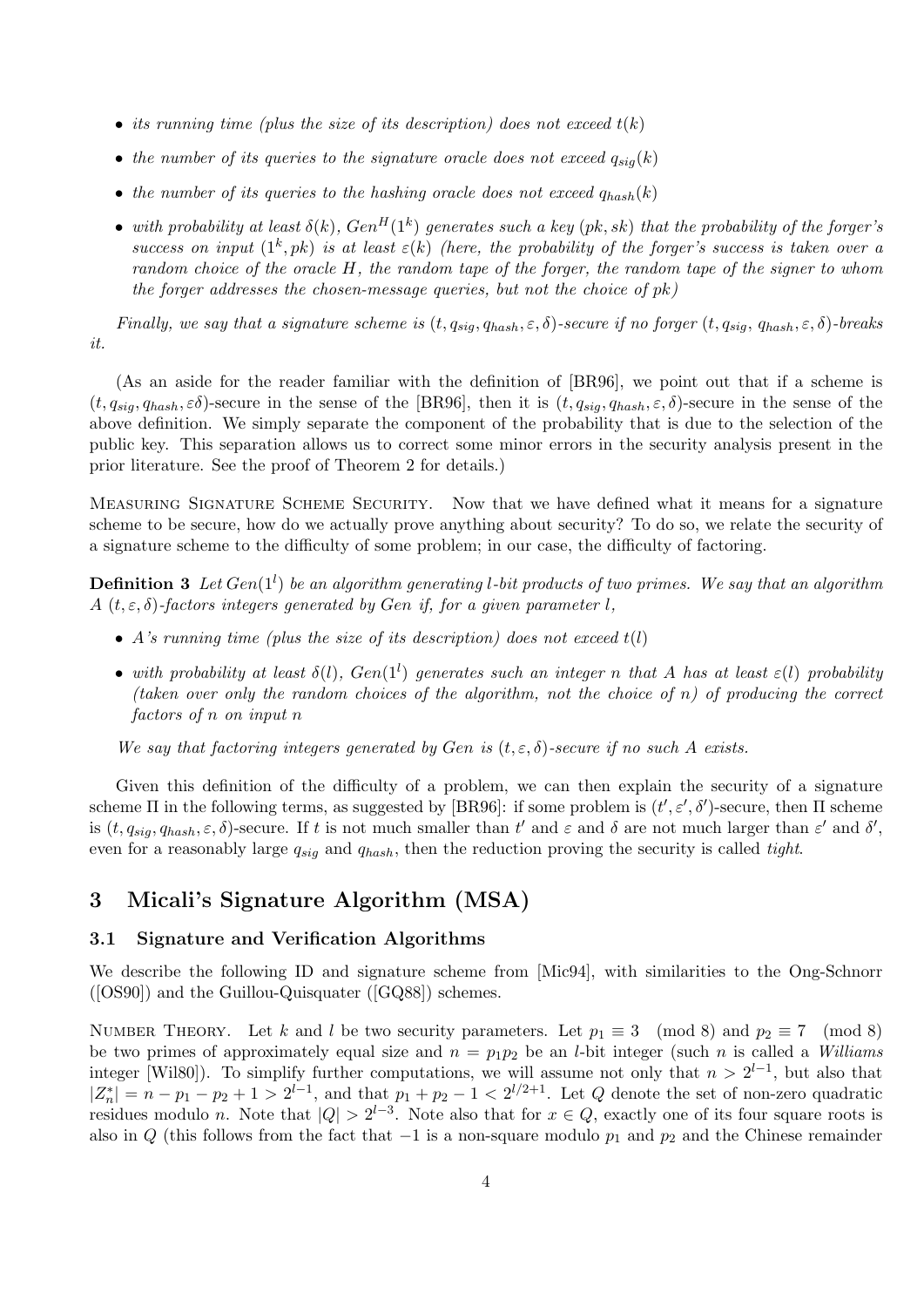theorem). Thus, squaring is a permutation over  $Q$ . From now on, when we speak of "the square root of x," we mean the single square root in Q; by  $x^{2^{-k}}$  we will denote the single  $y \in Q$  such that  $x = y^{2^k}$ . Also note that 2 is a non-square modulo  $p_1$  and a square modulo  $p_2$  (because  $\left(\frac{2}{n}\right)$  $\binom{2}{p} = (-1)^{(p^2-1)/8}$ , so  $1 \in Q$  and  $-1, 2, -2 \notin Q$ . In general, for any  $x \in Z_n^*$  $n_n^*$ , exactly one of  $x, -x, 2x, -2x$  is in  $Q$ .

Following [GMR88], define  $F_0(x) = x^2 \mod n$ ,  $F_1(x) = 4x^2 \mod n$ , and, for an *m*-bit binary string  $\sigma = b_1 \dots b_m$ , define  $F_{\sigma}: Q \to Q$  as  $F_{\sigma}(x) = F_{b_m}(\dots(F_{b_2}(F_{b_1}(x)))\dots) = x^{2^m} 4^{\sigma} \mod n$  (note that  $4^{\sigma}$  is a slight abuse of notation, because  $\sigma$  is a binary string, rather than an integer; what is really meant here is 4 raised to the power of the integer represented in binary by  $\sigma$ ). Because squaring is a permutation over Q and  $4 \in Q$ ,  $F_{\sigma}$  is a permutation over Q.

Note that  $F_{\sigma}(x)$  can be efficiently computed by anybody who knows n. Also, if one knows  $p_1$  and  $p_2$ , one can efficiently compute  $x = F_{\sigma}^{-1}(y)$  (as shown by Goldreich in [Gol86]) by computing  $s = 1/4^{2^{-|\sigma|}}$  mod n and then letting  $x = y^{2-|\sigma|} s^{\sigma}$  mod n (these calculations can be done modulo  $p_1$  and  $p_2$  separately, and the results combined using the Chinese remainder theorem). However, if one does not know  $p_1$  and  $p_2$ , then  $F_{\sigma}^{-1}$  is hard to compute, as shown in the Lemma below.

**Lemma 1** If one can compute, for a given  $y \in Q$  and two different strings  $\sigma$  and  $\tau$  of equal length,  $x_1 =$  $F_{\sigma}^{-1}(y)$  and  $x_2 = F_{\tau}^{-1}(y)$ , then one can factor n.

**Proof** The proof is by induction on the length of the strings  $\sigma$  and  $\tau$ .

If  $|\sigma| = |\tau| = 1$ , then assume, without loss of generality, that  $\sigma = 0$  and  $\tau = 1$ . Then  $F_0(x_1) \equiv F_1(x_2) \equiv$ y mod n, i.e.,  $x_1^2 \equiv 4x_2^2 \mod n$ , i.e.,  $n|(x_1 - 2x_2)(x_1 + 2x_2)$ . Note that  $x_1, x_2 \in Q$  and  $\pm 2 \notin Q$ , so  $\pm 2x_2 \notin Q$ , so  $x_1 \neq \pm 2x_2 \pmod{n}$ , so n does not divide either  $x_1 - 2x_2$  or  $x_1 + 2x_2$ . Thus, by computing the gcd of  $x_1 + 2x_2$  and n, we can get either  $p_1$  or  $p_2$ .

For the inductive case, let  $\sigma$  and  $\tau$  be two strings of length  $m + 1$ . Let  $\sigma'$  and  $\tau'$  be their m-bit prefixes, respectively. If  $F_{\sigma}(x_1) \equiv F_{\tau}(x_2) \pmod{n}$ , we are done by the inductive hypothesis. Otherwise, the last bit of  $\sigma$  must be different from the last bit of  $\tau$ , so, without loss of generality, assume the last bit of  $\sigma$  is 0 and the last bit of  $\tau$  is 1. Then  $F_0(F_{\sigma'}(x_1)) \equiv F_1(F_{\tau'}(x_2))$  (mod *n*), and the same proof as for the base case works here.  $\blacksquare$ 

THE ID SCHEME. The above lemma naturally suggests the following ID scheme. A user has n as the public key and  $p_1, p_2$  as the secret key. To prove his identity (i.e., that he knows  $p_1$  and  $p_2$ ) to a verifier, he commits to random  $X \in Q$  and sends it to the verifier. The verifier produces a random k-bit challenge  $\sigma$ and sends it to the prover (the user). The prover responds with  $z = F_{0\sigma}^{-1}(X)$  (note that  $\sigma$  here is prefixed with a single 0 bit, whose use will be explained shortly). The verifier checks that  $X = F_{0\sigma}(z) = F_{\sigma}(z^2)$  and that  $z \not\equiv 0 \pmod{n}$ . Informally, the security of this protocol is based on the fact that if the prover is able to respond to two different challenges  $\sigma$  and  $\tau$ , then, by Lemma 1, he knows  $p_1$  and  $p_2$ . The 0 bit in front of  $\sigma$  is to save the verifier from having to check that the prover's response is in  $Q$  (which is a hard problem in itself)—instead, she just squares the prover's response and thus puts it in Q.

We will say no more about the security of this ID scheme because we are not concerned with it in this paper. We will, however, point out an efficiency improvement for the prover. First, as part of key generation, the prover computes, using the Chinese remainder theorem,  $s = 1/4^{2-k-1}$  mod n. Then, when committing to a random  $X \in Q$ , the prover randomly selects an  $x \in Z_n^*$  and sets  $X = x^{2^{k+1}}$  mod n (note that X gets selected with uniform distribution as long as x is so selected). Now, to respond to a challenge  $\sigma$ , the prover simply computes  $z = xs^{\sigma} \mod n$ .

MSA. The standard way to change the above ID scheme into a signature scheme is to replace the verifier with a random function  $H: \{0,1\}^* \to \{0,1\}^k$ . The exact steps of the algorithms Gen, Sign and Ver follow.

#### Key Generation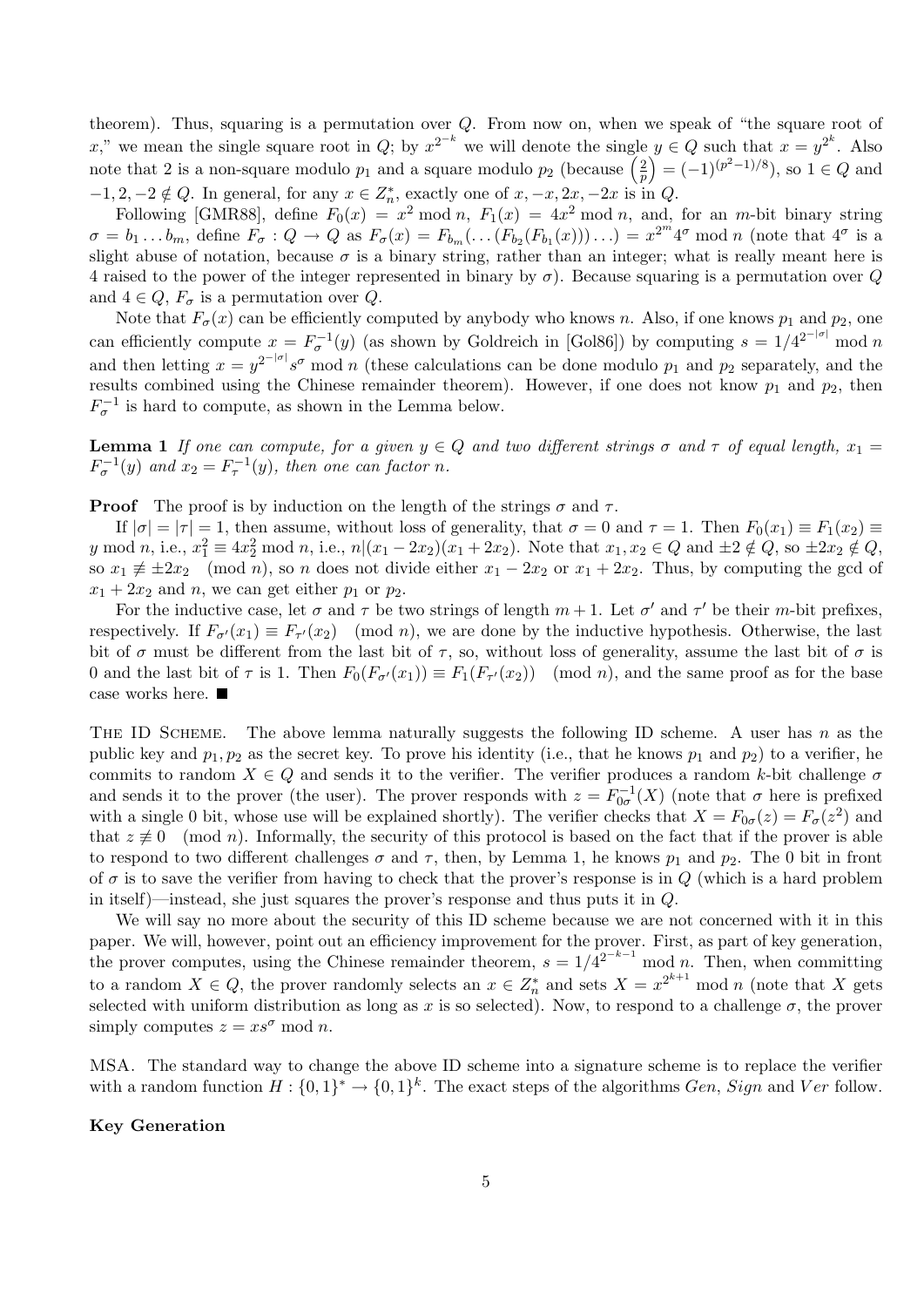- 1. Generate two random primes  $p_1 \equiv 3 \pmod{8}$  and  $p_2 \equiv 7 \pmod{8}$  and  $n = p_1p_2$  so that  $n < 2^l$ ,  $n-p_1-p_2+1 > 2^l + 1$  and  $p_1+p_2-1 < 2^{l/2+1}$
- 2. Generate coefficient  $c = p_2^{-1} \mod p_1$  for use in the Chinese remainder theorem
- 3. Compute  $u_i = \left(\frac{p_i+1}{4}\right)^{k+1}$  mod  $\frac{p_i-1}{2}$  for  $i=1,2$  (note that  $u_i$  is such that raising a square to the power  $u_i$  modulo  $p_i$  will compute its  $2^{k+1}$  root)
- 4. Compute  $s_i = \left(\frac{p_i+1}{4}\right)^{u_i} \mod p_i$  for  $i=1,2$  (this computes  $1/4^{2^{-(k+1)}} \mod p_i$ )
- 5. Compute  $v = (s_1 s_2)c \mod p_1$  and  $s = s_2 + vp_2$  to get  $s = 1/4^{2^{-(k+1)}} \mod n$
- 6. Output n as the public key and  $(n, s)$  as the secret key (to make signing more efficient,  $p_1, p_2, s_1, s_2$ and c should be added to the secret key, in which case  $s$  is not needed and the previous step can be omitted)

#### Signing

- 1. Generate X by picking a random  $x \in Z_n^*$  and computing  $X = x^{2^{k+1}}$  mod n (note that this step can be done off-line, before the message is known)
- 2. Compute  $\sigma = H(X, M)$ , and  $z = F_{0\sigma}^{-1}(X)$  via  $t = s^{\sigma} \mod n$  (this can be done via  $t_i = s_i^{\sigma} \mod p_i$ for  $i = 1, 2, v = (t_1 - t_2)c \mod p_1$ ,  $t = t_2 + vp_2$  and  $z = xt \mod n$
- 3. Output  $(z, \sigma)$

#### Verifying

- 1. Verify that  $z \neq 0 \pmod{n}$  and compute  $X = F_{\sigma}(z^2)$  via  $t_1 = z^{2^{k+1}} \bmod n$ ,  $t_2 = 2^{\sigma} \bmod n$ ,  $X = t_1t_2 \mod n$
- 2. Verify if  $\sigma = H(X, M)$

#### 3.2 Security of MSA

We state the following two theorems that give two different views of the exact security of MSA and demonstrate the tradeoff between running time and success probability. Their proofs use known methods (see Pointcheval and Stern [PS96] and Ohta and Okamoto [OO98]). Our probability analysis is new, however, and results in slightly tighter reductions.

**Theorem 1** If there exists a forger that  $(t, q_{sig}, q_{hash}, \varepsilon, \delta)$ -breaks MSA with security parameters l and k, then there exists an algorithm that  $(t', \varepsilon', \delta)$ -factors integers generated by Gen for

$$
t' = 2t + 2(q_{sig} + 1)T_1 + T_2
$$
  

$$
\varepsilon' = \frac{(\varepsilon - \gamma)^2}{q_{hash} + 1} - 2^{-k}(\varepsilon - \gamma),
$$

where  $T_1$  is the time required to perform an MSA signature verification,  $T_2$  is the time required to factor n given the conditions of Lemma 1 (essentially, a gcd computation) and  $\gamma = 2^{-l+3}q_{siq}(q_{hash} + 1)$  (note that  $\gamma$ is close to 0 for a large enough l).

#### Proof

MAIN IDEA. Let F be a forger that  $(t, q_{sig}, q_{hash}, \varepsilon, \delta)$ -breaks MSA. We will construct a factoring algorithm A that uses F to produce  $y, z \in Z_n^*$  and  $\sigma \neq \tau \in \{0,1\}^k$  such that  $F_{\sigma}(z^2) = F_{\tau}(y^2)$ . This will allow A to factor *n* by using the method given in the proof of Lemma 1.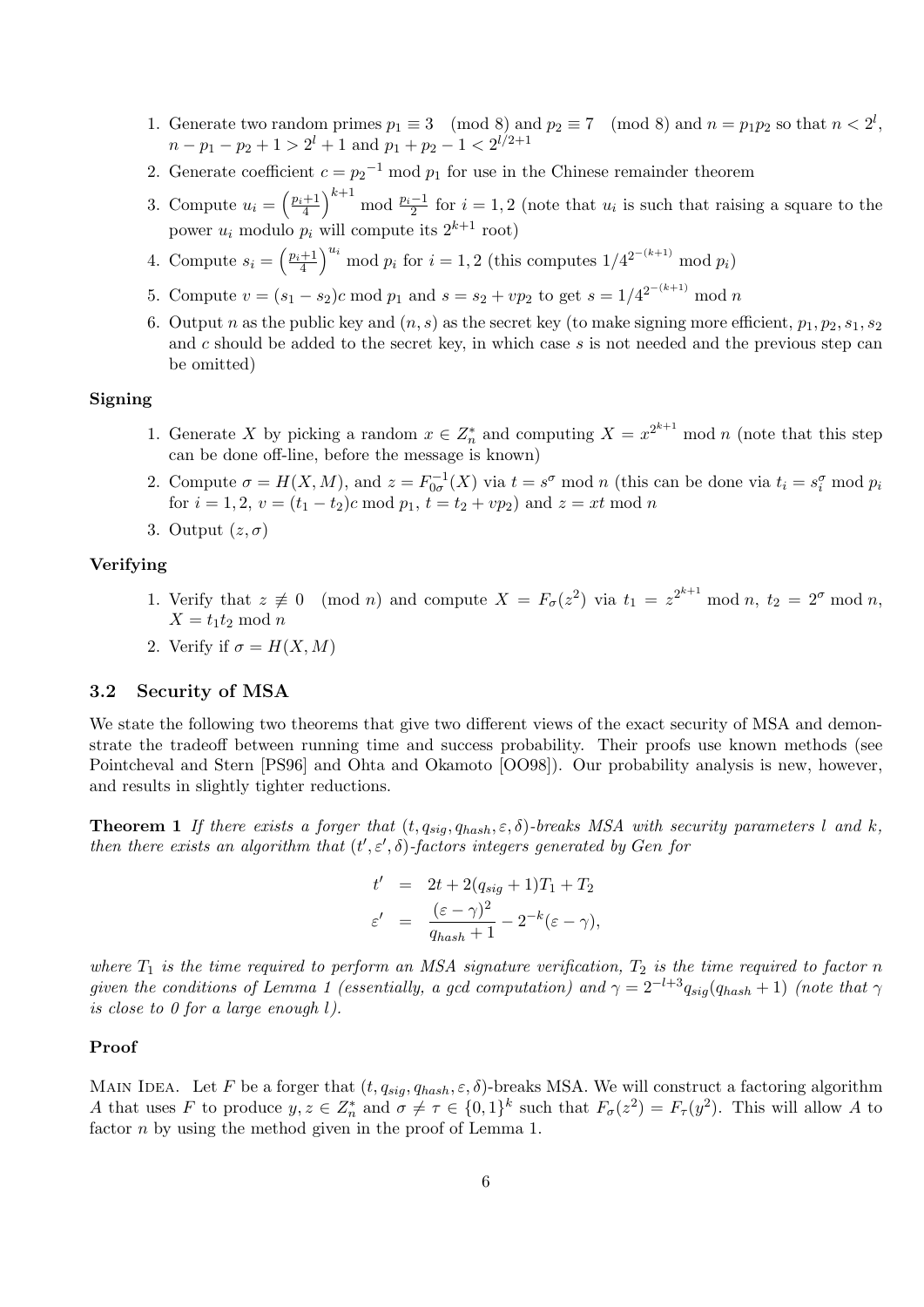The main idea of this proof is given by the "forking lemma" of  $[PS96]$ . It is to allow  $F$  to run once to produce one forgery—a signature  $(z, \sigma)$  on a message M such that  $\sigma = H(X, M)$  where  $X = F_{\sigma}(z^2)$ . Note that F had to ask a hashing-oracle query on  $(X, M)$ —otherwise its probability of success is at most  $2^{-k}$ . Then, run F the second time, giving the same answers to all the oracle queries before the query  $(X, M)$ . For  $(X, M)$  give a new answer  $\tau$ . Then, if F again forges a signature  $(y, \tau)$  using X and M, we will have achieved our goal.

Assuming n is such that F has probability at least  $\varepsilon$  of success, the probability that A will factor n using this approach is roughly  $\varepsilon^2/q_{hash}$ , because F needs to succeed twice and we have no guarantee that F will choose to use  $(X, M)$  for its second forgery and not any of its other  $q_{hash}$  oracle queries.

DETAILS. We will now provide the details of the construction. We first have to show precisely how  $A$ interacts with  $F$ . We will assume that  $F$  performs the necessary bookkeeping and does not ask the same hash query twice.<sup>2</sup> Note that  $F$  may ask the same signature query twice, because the answers will most likely be different. We will also modify F so that it will not output a signature  $(z, \sigma)$  on a message M unless it knows that the signature is correct; in particular, that means that  $F$  has to first ask, in a hash query, for the value of  $H(F_{\sigma}(z^2), M)$ . This may increase the number of hash queries by one and the running time of F by the cost of one signature verification.

A first comes up with a random tape for  $F$ , remembers it, and runs  $F$  on that tape. A maintains two tables: a signature query table and a hash query table.

In order to answer a signature query on a message  $M'_j$ , A comes up with a random  $z_j \in Q$  and  $\sigma'_j \in \{0,1\}^k$ , computes  $X'_j = F_{\sigma'_i}(z_j^2)$ , and checks its signature query table to see if a signature query on  $M'_j$  has already been asked and  $X'_j$  used in answering it. If so, A changes  $z_j$  and  $\sigma'_j$  $j'$  to the z and  $\sigma$  that were used in answering that query. Then A adds the entry  $(j, z_j, \sigma'_j, X'_j, M'_j)$  to its signature query table and outputs  $(z_j, \sigma'_j).$ 

In order to answer the *i*-th hashing query  $(X_i, M_i)$ , A first checks its signature query table to see if there is an entry  $(j, z_j, \sigma'_j, X'_j, M'_j)$  such that  $(X'_j, M'_j) = (X_i, M_i)$ . If so, it just outputs  $\sigma'_j$  $'j$ . Otherwise, it picks a random  $\sigma_i \in \{0,1\}^k$ , records in its hash query table the quadruple  $(i, X_i, M_i, \sigma_i)$  and outputs  $\sigma_i$ .

Assume now that F outputs a signature  $(z, \sigma)$  on a message M. Let  $X = F_{\sigma}(z^2)$ . Because we modified F to first ask a hash query on  $(X, M)$ , we have that, for some  $i, (X, M, \sigma) = (X_i, M_i, \sigma_i)$  in the hash query table (it can't come from the signature query table, because  $F$  is not allowed to forge a signature on a message for which it asked a signature query). A finds such an  $i$  in its table and remembers it.

A now runs  $F$  on the same random tape as the first time, giving the exact same answers to all  $F$ 's queries before the i-th hash query (it can do so because it has all the answers recorded in the tables). Note that this means that F will be asking the same *i*-th hash query  $(X_i, M_i)$  as the first time. As soon as F asks the i-th hash query, however, A stops giving the answers from the tables and comes up with new answers at random, in the same manner as the first time. Let  $\tau_i$  be the answer given to the j-th hash query for  $j \geq i$ .

Assume now that F again outputs a signature  $(y, \tau)$  on message  $\tilde{M}'$ , and let  $X' = F_\tau(y^2)$ . We know that F had to ask a hash query on  $(M', X')$ . If it was the *i*-th hash query, then  $X' = X = X_i$ , so  $F_{\sigma}(z^2) = F_{\tau}(y^2)$ . Thus, as long as  $\sigma \neq \tau$ , A can factor n by essentially performing a gcd computation (described in the proof Lemma 1).

PROBABILITY ANALYSIS. First, we need the following lemma.

**Lemma 2** Let 
$$
a_1, a_2, ..., a_{\lambda}
$$
 be real numbers. Let  $A = \sum_{\mu=1}^{\lambda} a_{\mu}$ . Let  $S = \sum_{\mu=1}^{\lambda} a_{\mu}^2$ . Then  $S \ge \frac{A^2}{\lambda}$ .  
**Proof** Let  $a = A/\lambda$  and  $b_{\mu} = a - a_{\mu}$ . Note that  $\sum_{\mu=1}^{\lambda} b_{\mu} = \lambda a - \sum_{\mu=1}^{\lambda} a_{\mu} = A - A = 0$ . Then

$$
\sum_{\mu=1}^{\lambda} a_{\mu}^{2} = \sum_{\mu=1}^{\lambda} (a - b_{\mu})^{2} = \lambda a^{2} - 2a \sum_{\mu=1}^{\lambda} b_{\mu} + \sum_{\mu=1}^{\lambda} b_{\mu}^{2} \ge \lambda a^{2} = \frac{A^{2}}{\lambda}.
$$

<sup>&</sup>lt;sup>2</sup>This may slightly increase the running time of F, but we will ignore costs of simple table look-up for the purposes of this analysis.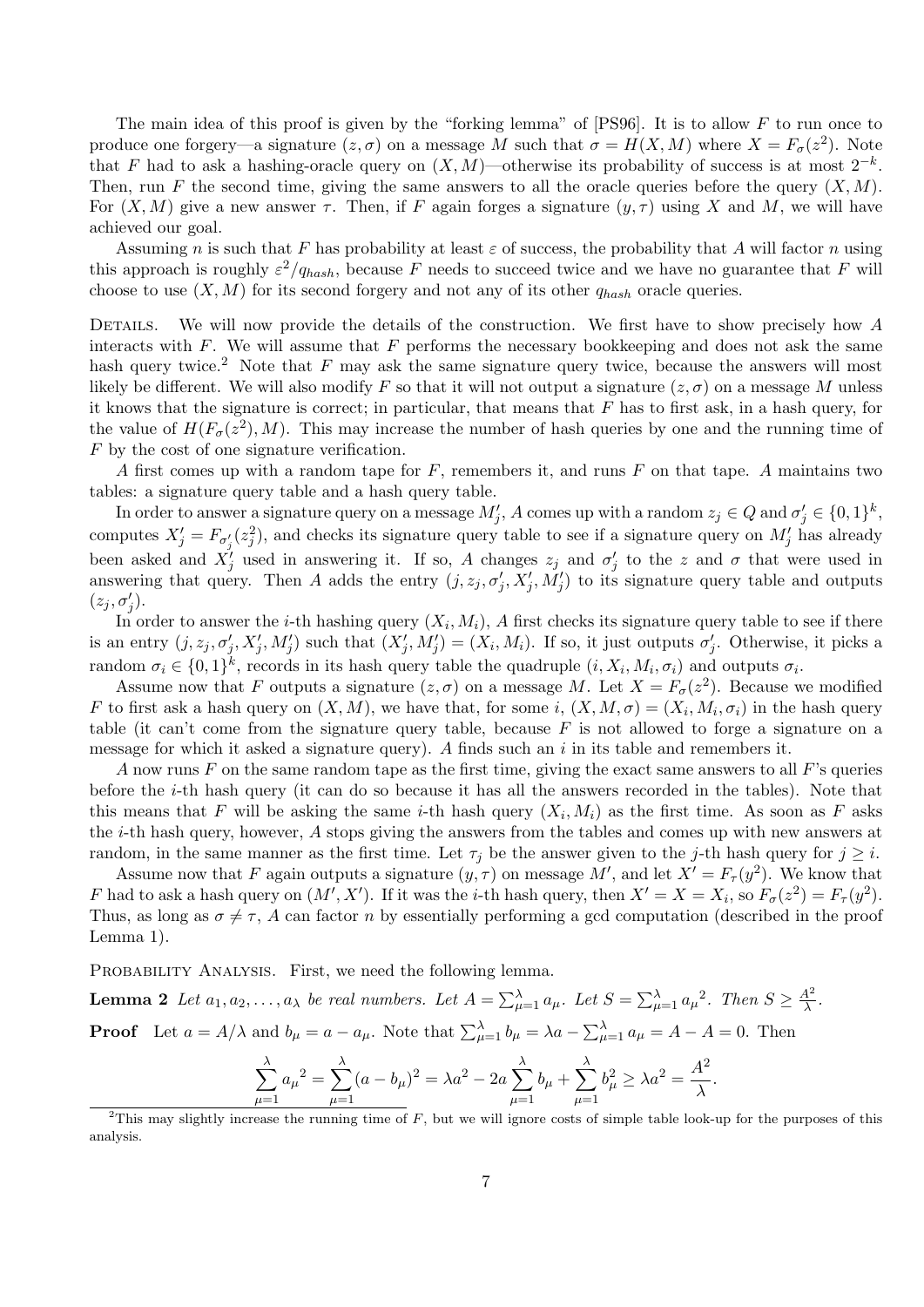П

For this analysis, we assume that n is such that F has probability at least  $\varepsilon$  of success. By assumption, such *n* is generated with probability at least  $\delta$ .

Consider a single run of  $F$ , with queries answered by A. Because  $F$  is interacting with A rather than with the true oracles that  $F$  expects, we need to compare the distribution of  $A$ 's answers to the distribution of answers given by the true oracles. The distributions differ only as follows: if, for some signature query j, the hash value of  $(X'_j, M'_j)$  has already been defined through a previous answer to a hash query, then A will fail, whereas the true oracles would not. The probability  $\varepsilon$  of F's success is thus reduced by the probability that A will fail, which we shall now bound. Note that  $z_j$  is picked by A at random from  $Q$ , so  $X'_j = F_{\sigma'_j}(z_j^2)$ is a random element of Q. There are  $q_{sig}$  signature queries and  $q_{hash} + 1$  hash queries. Thus, the probability that there exist such signature query and hash query is at most  $q_{sia}(q_{hash}+1)/|Q| \leq q_{sia}(q_{hash}+1)2^{-l+3} = \gamma$ . Thus, the probability of F's success when interacting with A rather than the true oracles is at least  $\varepsilon - \gamma$ .

We will now calculate the probability of the event that  $F$  outputs a valid forgery based on the same hash query both times and that the hash query was answered differently the second time. Let  $p_i$  be the probability that, in one run,  $F$  produces a valid forgery based on hash query number  $j$ . Clearly,

$$
\varepsilon - \gamma \le \sum_{j=1}^{q_{hash}+1} p_j.
$$

Let  $p_{i,s}$  (for a sufficiently long binary string s of length m) be the probability that, in one run, F produces a valid forgery based on hash query number  $j$  given that the string  $s$  was used to determine the random tape of  $F$  and the responses to all the queries of  $F$  until (and not including) the j-th hash query. We have that

$$
2^m p_j = \sum_{s \in \{0,1\}^m} p_{j,s}.
$$

Given such a fixed string s, the probability that  $F$  produces a valid forgery based on the hash query number j in both runs is  $p_{j,s}^2$  (because the first forgery is now independent of the second forgery). The additional requirement that the answer to the hash query in the second run be different reduces this probability to  $p_{j,s}(p_{j,s}-2^{-k})$ . Thus, the probability  $q_j$  that F produces a valid forgery based on the hash query number  $j$  in both runs and that the answer to the hash query is different in the second run is

$$
q_j = \sum_{s \in \{0,1\}^m} 2^{-m} p_{j,s}(p_{j,s} - 2^{-k}) = 2^{-m} \left( \sum_{s \in \{0,1\}^m} p_{j,s}^2 - 2^{-k} \sum_{s \in \{0,1\}^m} p_{j,s} \right) \ge \frac{2^{-m} (p_j 2^m)^2}{2^m} - 2^{-k} p_j = p_j^2 - 2^{-k} p_j
$$

(by Lemma 2).

The probability that  $F$  outputs a valid forgery based on the same hash query both times and that the hash query was answered differently in the second run is now

$$
\sum_{j=1}^{q_{hash}+1} q_j \ge \sum_{j=1}^{q_{hash}+1} p_j^2 - \sum_{j=1}^{q_{hash}+1} 2^{-k} p_j \ge \frac{(\varepsilon - \gamma)^2}{q_{hash}+1} - 2^{-k}(\varepsilon - \gamma)
$$

(by Lemma 2).  $\blacksquare$ 

**Theorem 2** If there exists a forger that  $(t, q_{sig}, q_{hash}, \varepsilon, \delta)$ -breaks MSA with security parameters l and k, such that  $\varepsilon > 2^{-k+1}(q_{hash}+1) + \gamma$ , then there exists an algorithm that  $(t', \varepsilon', \delta)$ -factors integers generated by Gen for

$$
t' = \frac{(2q_{hash} + 3)(t + q_{sig}T_1)}{\varepsilon - \gamma - 2^{-k+1}(q_{hash} + 1)} + T_2
$$
  

$$
\varepsilon' = \frac{1}{2} \left( 1 - \frac{1}{e} \right)^2 > 0.199,
$$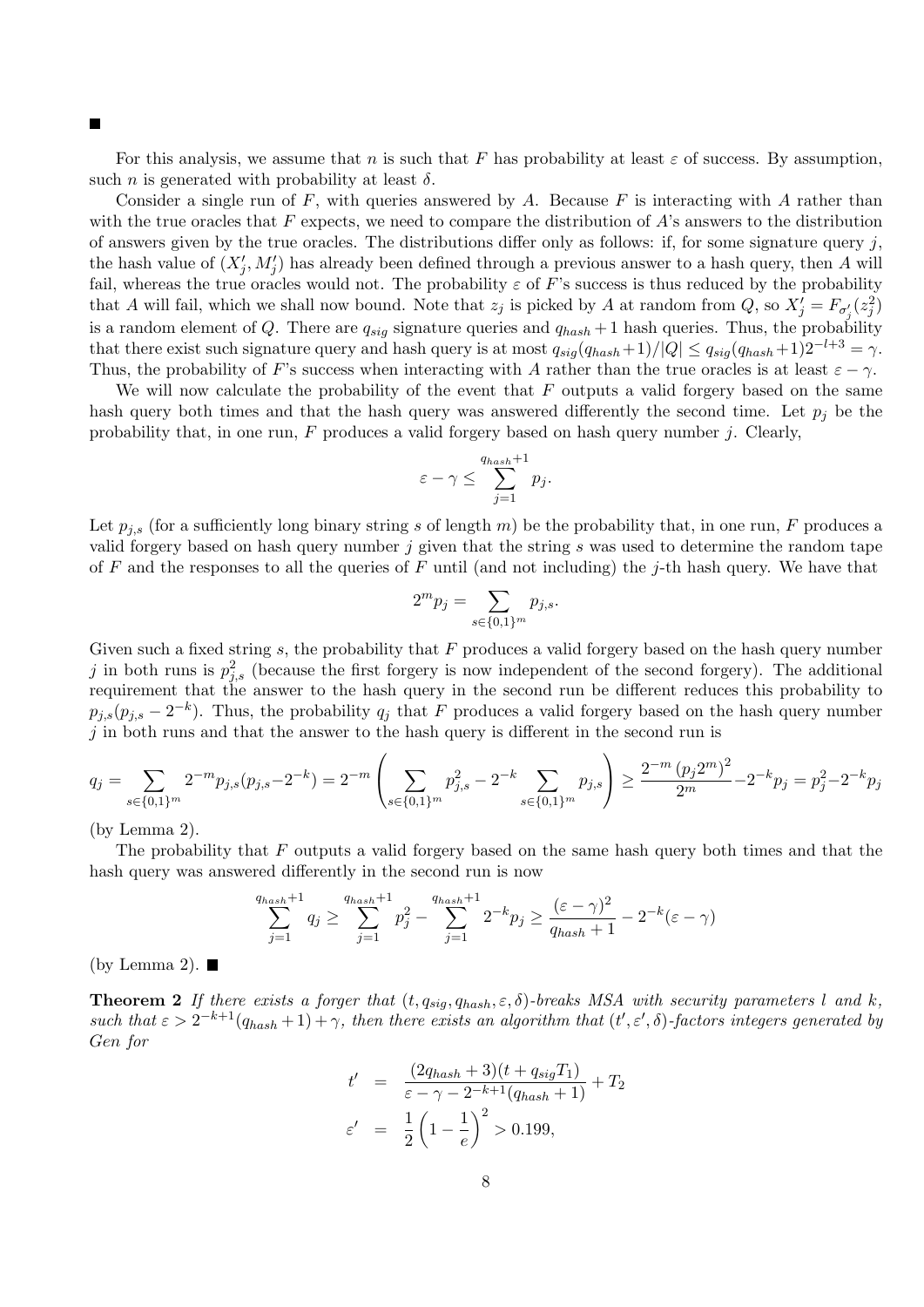where  $T_1$ ,  $T_2$  and  $\gamma$  are as in Theorem 1.

### Proof

MAIN IDEA. The idea is to iterate the A from Theorem 1 sufficiently many times to get a constant probability of success. More specifically, run F about  $1/\varepsilon$  times the first time, to achieve a constant probability of a successful forgery, and about  $2q_{hash}/\varepsilon$  times the second time, to achieve a constant probability of a successful forgery that uses the pair  $(X, M)$ .

DETAILS. A here works very similar to the A of Theorem 1. We will make exact same assumptions on  $F$  and modifications to it. For the first run,  $A$  simply repeats the procedure if  $F$  does not succeed, up to  $(\varepsilon - \gamma)^{-1}$  times. Every repetition starts entirely anew—with a new random tape for F and new random answers from  $A$  (note, though, that the public key that is input to  $F$  is always the same).

Assuming  $F$  succeeds,  $A$  moves on to the second run. The second run is repeated until  $F$  succeeds in producing a forgery on the  $i$ -th query, up to

$$
\frac{2q_{hash} + 2}{\varepsilon - \gamma - 2^{-k}(2q_{hash} + 2)}
$$

times. Every repetition starts with the same random tape for  $F$  and the same answers for queries up to the  $i$ -th query; the answers to the  $i$ -th query and beyond are generated anew at random.

PROBABILITY ANALYSIS. A similar analysis to what appears below has been carried out in [OO98] and [PS00]. We wish to point out one crucial difference, however: both [OO98] and [PS00] assume, in their probability analyses, that the  $1/\varepsilon$  first runs of F are entirely independent. This is incorrect, because the public key input to F is always the same. Indeed, if F is such that it never succeeds on a certain public key, then running it repeatedly will not increase the success probability. Therefore, it is necessary to separate the component of the probability that is due to the selection of the public key, as we do in our definition of security.

We need the following lemma for this analysis. It is a restatement in probabilistic terms of the "heavy row lemma," found, in various forms, in [OO98], [PS96] and [FFS88], among others.

**Lemma 3** Let E be an event with probability  $\alpha$ . Let  $E_1,\ldots,E_\lambda$  be disjoint events such that  $\sum_{\mu=1}^\lambda \Pr[E_\mu]=1$ . Let  $\xi$ ,  $1 \leq \xi \leq \lambda$  be a random variable with the following distribution:  $Pr[\xi = \mu] = Pr[E_{\mu}|E]$ . Then

$$
\Pr_{\xi} \left[ \Pr \left[ E | E_{\xi} \right] > \frac{\alpha}{2} \right] \ge \frac{1}{2}.
$$

Informally, this lemma can be stated as follows. Think of  $E$  as the event of an experiment being successful, and each  $E_{\mu}$  as the event of the experiment having certain preconditions. The probability of the experiment's success (regardless of preconditions) is  $\alpha$ . The lemma says that if the experiment actually succeeded, then it is quite likely (probability at least  $1/2$ ) its preconditions were such that, if repeated with the same preconditions, its probability of success is at least  $\alpha/2$ . That is, if the experiment succeeded, probably its preconditions were not too bad.

**Proof** In two sentences, the proof is simply that the set of preconditions that contribute only  $\frac{\alpha}{2}$  to the success of  $E$  cannot together contribute more than a half of all the successes of  $E$ . Thus, the other half of successes has to come from preconditions which contribute more than  $\frac{\alpha}{2}$  to the success of E.

More formally, suppose  $Pr_{\xi} [Pr [E|E_{\xi}] > \frac{\alpha}{2}] < \frac{1}{2}$ . Then  $Pr_{\xi} [Pr [E|E_{\xi}]$  $\frac{\alpha}{2}$  |  $\lt \frac{1}{2}$  $\frac{1}{2}$ . Then  $\Pr_{\xi} [\Pr[E|E_{\xi}] \leq \frac{\alpha}{2}$  $\frac{\alpha}{2}] > \frac{1}{2}$  $\frac{1}{2}$ . Let  $S = {\mu |Pr[E|E_{\mu}] \le \frac{1}{2}}$ α  $\frac{\alpha}{2}$ , and let  $E_S = \bigvee_{\mu \in S} E_{\mu}$ . Then  $\Pr_{\xi}[\xi \in S] > \frac{1}{2}$  $\frac{1}{2}$ . But also  $\Pr[\xi \in S] = \Pr[E_S|E] = \frac{\Pr[E_S \wedge E]}{\Pr[E]} =$  $\frac{\sum_{\mu \in S} \Pr[E \wedge E_{\mu}]}{\alpha} = \frac{\sum_{\mu \in S} \Pr[E|E_{\mu}] \Pr[E_{\mu}]}{\alpha} < \frac{\sum_{\mu \in S} (\alpha/2) \Pr[E_{\mu}]}{\alpha} \le \frac{1}{2}$  $\frac{1}{2}$ , which is a contradiction.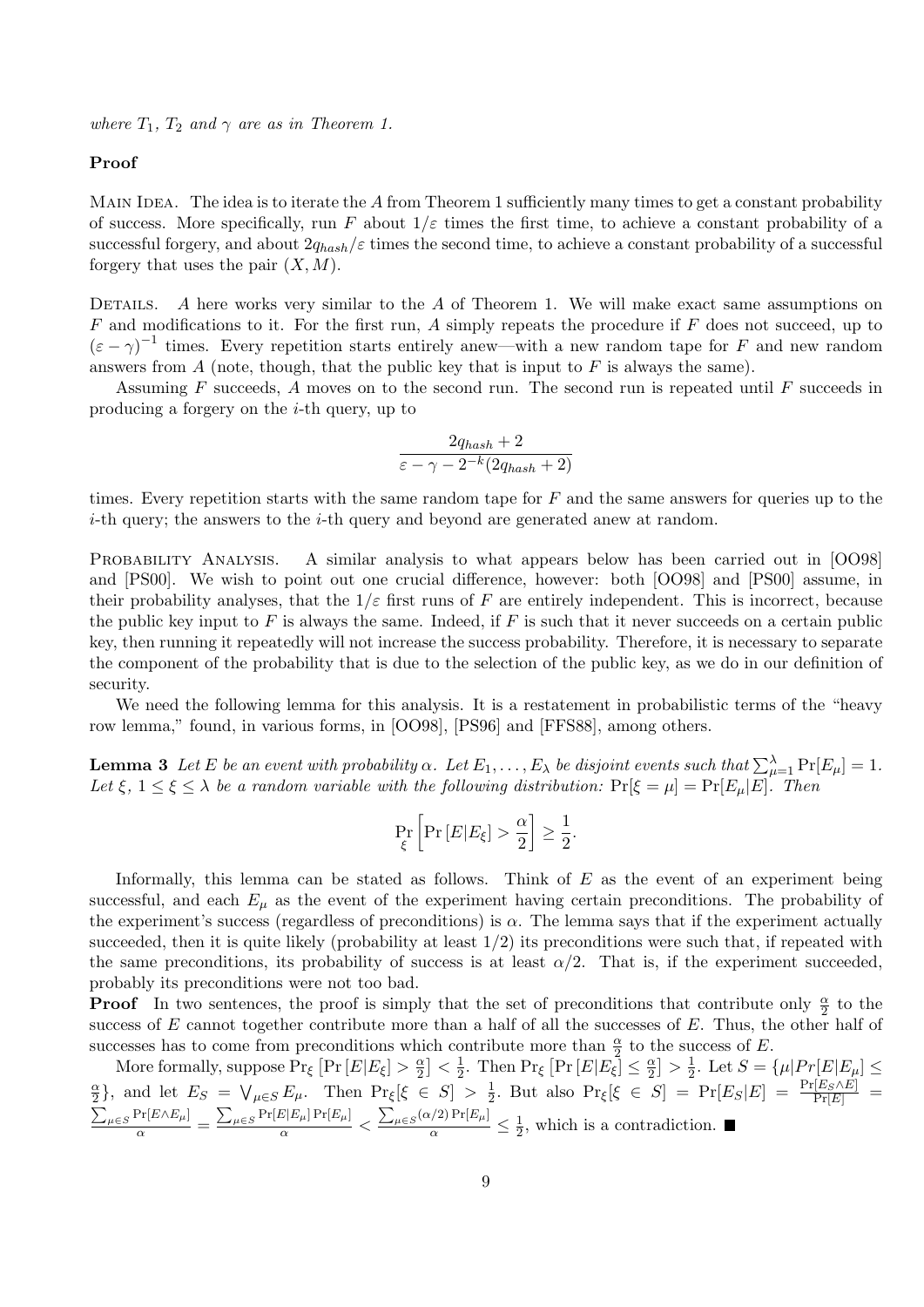For this analysis, we assume that n is such that F has probability at least  $\varepsilon$  of success. By assumption, such n is generated with probability at least  $\delta$ . (This assumption on n is necessary, because multiple runs of F are not entirely independent—they have the same n as input to F. For example, if n is such that F never succeeds for it, then no amount of repetition will increase the probability of success. This is why our definition of security separates the component of the probability that is due to the selection of the public key.)

It will be easier to carry out the analysis if we first replace A with A' that operates similarly to A, except for the following. In the first part of the algorithm, it picks a query number  $i$   $(1 \le i \le q_{hash} + 1)$  at random and a string s at random for the random tape of F and answers to all its queries, up to the *i*-th hash query. Starting from the *i*-th hash query, it answers queries at random (rather than from the string  $s$ ). A' considers a run successful only if the forgery is based on the i-th hash query.

Note that interacting with  $\tilde{A}$  (or  $A'$ ) instead of interacting with the true oracles has the same impact on F's probability of success as in the proof of Theorem 1: it reduces it by at most  $\gamma$ . The probability that F succeeds in producing a forgery in a single run based on the *i*-th hash query is at least  $\alpha = (\varepsilon - \gamma)/(q_{hash}+1)$ . If we now repeat the first run  $\alpha^{-1}$  times (as long as  $\alpha > 0$ ), the probability of a successful forgery is at least

$$
1 - (1 - \alpha)^{\alpha^{-1}} \ge 1 - 1/e
$$

(where e is the base of the natural logarithm).

Assume that F did produce a successful forgery, based on hash query number i and string s. Let  $p_{i,s}$ be the probability that, if i and s are picked as above,  $F$  produces a successful forgery based on hash query number i and string s. Note that  $p_{i,s}$  is exactly the probability of a successful forgery on a second run. Also note that, by Lemma 3,  $Pr[p_{i,s} \ge \alpha/2] \ge 1/2$ .

Assume now that indeed  $p_{i,s} \ge \alpha/2$ . Subtract from it the probability that  $\sigma$  and  $\tau$  are the same (in that case, just like in the proof of Theorem 1, A does not have enough information to factor). If we now repeat the second run of  $F\left(\alpha/2 - 2^{-k}\right)^{-1}$  times (as long as  $\alpha/2 > 2^{-k}$ ), the probability that A' will be able to factor  $n$  is at least

$$
1 - \left(1 - \left(\alpha/2 - 2^{-k}\right)\right)^{\left(\alpha/2 - 2^{-k}\right)^{-1}} \ge 1 - 1/e.
$$

Multiplying together the probability of success in the first run, the probability that  $p_{i,s} \ge \alpha/2$  and the probability of success in the second run, we get that the probability of success of  $A'$  is at least

$$
\frac{(1-1/e)^2}{2} \ge 0.199.
$$

Now replace  $A'$  with A to obtain a slight decrease in running time (by a factor of about 1.5) without decreasing the probability of success. The difference is that, in the first part of the algorithm, A does not try to guess the number i of the query on which  $F$  will succeed, but rather accepts  $F$ 's success on any query. This increases the success probability of a single run by a factor of  $(q_{hash} + 1)$  and thus decreases the running time of the first part by the same factor. We only need to show that this does not affect the success probability of the second part of the algorithm.

The only difference for the second part of the algorithm is in how the query number  $i$  and the string  $s$ are determined. We will show that the distribution of the pairs  $(i, s)$  is the same for A as for A'. Intuitively, this is so because nothing changes in the distribution of  $(i, s)$  simply because A' throws away, at random, successful forgeries by F when they don't agree with its choice of i. Indeed, in the case of  $A'$ , for a given pair  $(i, s)$  the probability that it will be used in the second part is

 $Pr[i \text{ and } s \text{ are picked by } A' | F \text{ forges on the query that is picked by } A'] =$ 

 $Pr[i \text{ and } s \text{ are picked and } F \text{ forges on query } i]$ =

 $Pr[F]$  forges on the query that is picked by  $A'$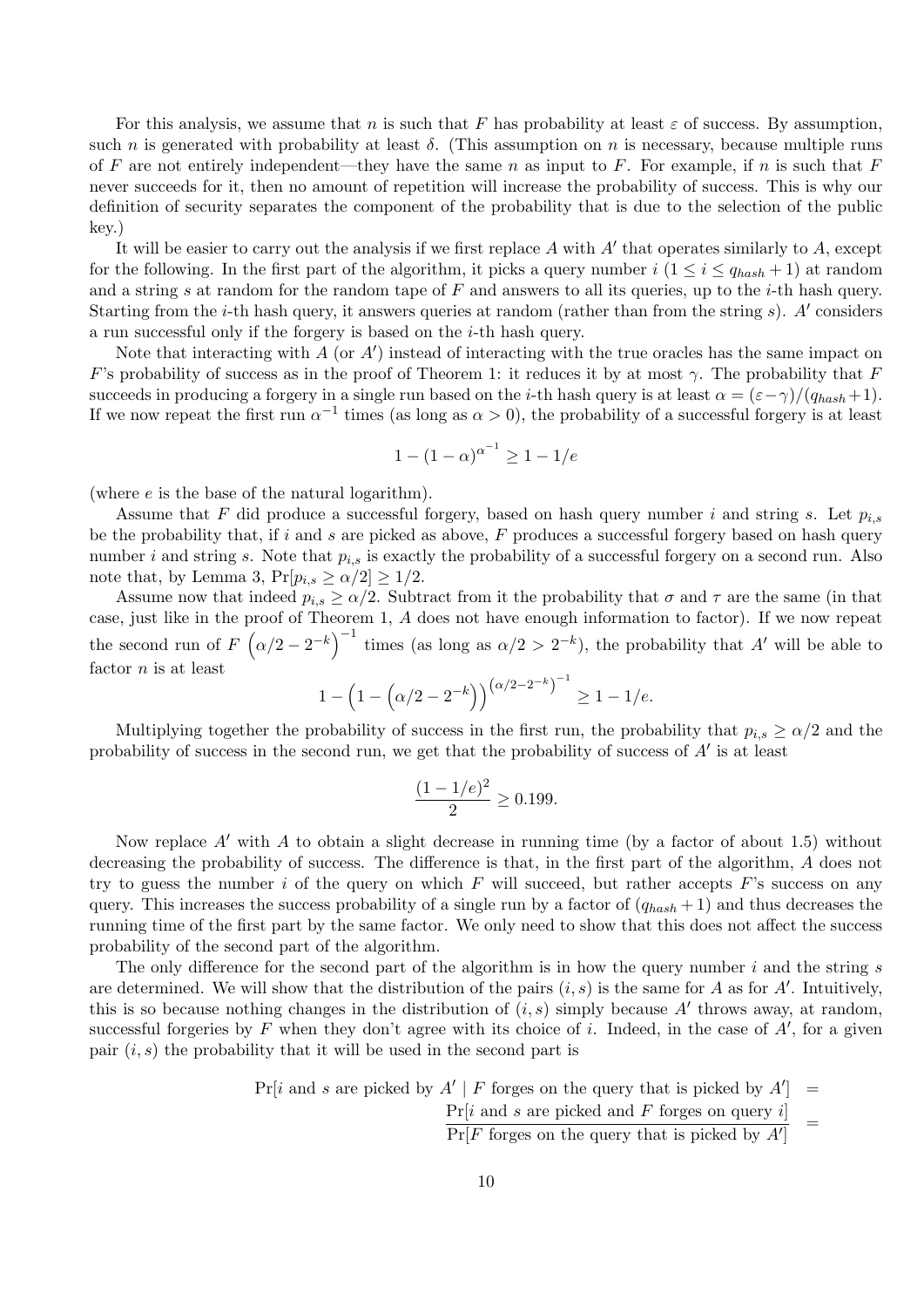$Pr[F]$  forges on query i and s is picked  $\overline{(q_{hash} + 1) \Pr[F]}$  forges on the query that is picked by  $A'$ =  $\frac{\Pr[F \text{ forges on query } i \text{ and } s \text{ is picked by } A \text{ for random tape and answers up to query } i]}{\Pr[F \text{ forges}]}$ 

 $Pr[i, s]$  come out of the first run of  $A \mid F$  forges],

which is exactly the probability that  $(i, s)$  is picked in the case of A.

×

RUNNING TIME ANALYSIS. The running time of the first part is  $(\varepsilon - \gamma)^{-1}(t + q_{sig}T_1)$ . The running time of the second part is  $(\alpha/2 - 2^{-1})^{-1} (t + q_{sig}T_1)$ . Adding in the time for the gcd computation, we get that the total running time is at most

$$
\left(\frac{1}{\varepsilon-\gamma} + \frac{1}{(\varepsilon-\gamma)/2(q_{hash}+2) - 2^{-k}}\right)(t + q_{sig}T_1) + T_2 \ge
$$
\n
$$
\left(\frac{1}{\varepsilon-\gamma-2^{-k+1}(q_{hash}+1)} + \frac{2q_{hash}+2}{\varepsilon-\gamma-2^{-k+1}(q_{hash}+1)}\right)(t + q_{sig}T_1) + T_2 = \frac{(2q_{hash}+3)(t + q_{sig}T_1)}{\varepsilon-\gamma-2^{-k+1}(q_{hash}+1)} + T_2.
$$

The following two statements follow directly from the theorems just proved once we fix the parameters to be high enough to avoid dealing with small terms.

**Corollary 1** If factoring l-bit integers generated by Gen is  $(t', \varepsilon', \delta)$ -secure, then MSA is  $(t, q_{sig}, q_{hash}, \varepsilon, \delta)$ secure for

$$
t = t'/2 - (q_{sig} + 1)T_1 - T_2/2
$$
  
\n
$$
\varepsilon = \sqrt{2\varepsilon'(q_{hash} + 1)} + 2^{-k}(q_{hash} + 1) + 2^{-l+3}q_{sig}(q_{hash} + 1)
$$

**Proof** Note that the value for t follows directly by solving for t the equation for  $t'$  in the statement of Theorem 1. The value for  $\varepsilon$  is computed as follows: solve for  $\varepsilon - \gamma$  the quadratic equation<sup>3</sup> that expresses  $\varepsilon'$  in terms of  $\varepsilon - \gamma$  to get

$$
\varepsilon - \gamma = \left( 2^{-k} (q_{hash} + 1) + \sqrt{2^{-2k} (q_{hash} + 1)^2 + 4\varepsilon' (q_{hash} + 1)} \right) / 2
$$
  
\n
$$
\leq \left( 2^{-k} (q_{hash} + 1) + \sqrt{2^{-2k} (q_{hash} + 1)^2} + \sqrt{4\varepsilon' (q_{hash} + 1)} \right) / 2
$$
  
\n
$$
= 2^{-k} (q_{hash} + 1) + \sqrt{\varepsilon' (q_{hash} + 1)}.
$$

(Note the importance of careful analysis, which is due to [BM99]: a less careful, but seemingly harmless, approximation to the solution of the quadratic equation would result in  $2^{-k}(q_{hash} + 1)$  being replaced with approximation to the solution of the quadratic equation would result in  $2^{-k/2}\sqrt{q_{hash}+1}$ , thus requiring an increase in the security parameter k.)

Corollary 2 If factoring l-bit integers generated by Gen is  $(t',0.199,\delta)$ -secure, then MSA is  $(t, q_{sig}, q_{hash},$  $\varepsilon$ ,  $\delta$ )-secure for

$$
t = \frac{(t' - T_2)\varepsilon}{4q_{hash} + 6} - q_{sig}T_1
$$

<sup>&</sup>lt;sup>3</sup>Note the importance of careful analysis: a less careful, but seemingly harmless, approximation to the solution of the quadratic Wote the importance of careful analysis: a less careful, but seemingly harmless, approximation to the solution of the quadratic equation would result in  $2^{-k}(q_{hash}+1)$  being replaced with  $2^{-k/2}\sqrt{q_{hash}+1}$ , thus requiring k. This observation is made in [BM99].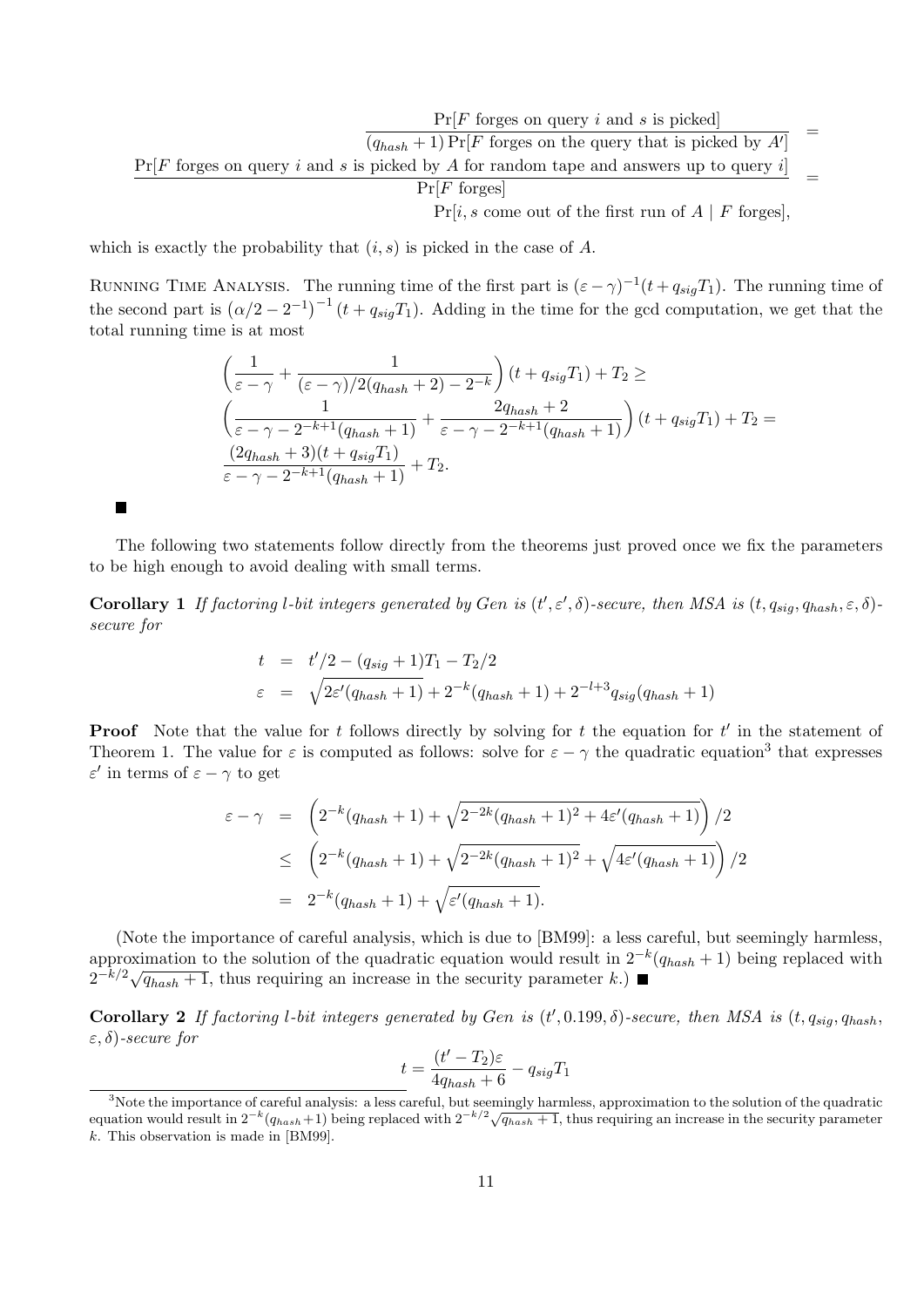as long as

$$
\varepsilon \geq 2\left(2^{-k+1}(q_{hash} + 1) + 2^{-l+3}q_{sig}(q_{hash} + 1)\right).
$$

Proof Similarly to Corollary 1, this corollary is simply the contrapositive of Theorem 2 with some loworder terms removed.

Solving for  $t$  the equation for  $t'$  of Theorem 2, we obtain

$$
t = \frac{(t'-T_2)(\varepsilon - \gamma - 2^{-k+1}(q_{hash} + 1))}{2q_{hash} + 3} - q_{sig}T_1.
$$

The condition on  $\varepsilon$  ensures that  $\varepsilon - \gamma - 2^{-k+1}(q_{hash} + 1) \geq \varepsilon/2$ . Observe that we are allowed to decrease t, as this will only weaken the result, so we are allowed to replace  $\varepsilon - \gamma - 2^{-k+1}(q_{hash} + 1)$  by  $\varepsilon/2$ .

Note also that Theorem 2 requires that  $\varepsilon \geq 2^{-k+1}(q_{hash} + 1) + \gamma$ , which is also assured here by the conditions on  $\varepsilon$ .

### 4 The Swap Method

#### 4.1 Motivation

As exemplified by the proof of Theorems 1 and 2 above, all known results for the security of Fiat-Shamir-like signature schemes involve losing a factor of  $q_{hash}$  (in either time or success probability) in the reduction from a forger to an algorithm that breaks the underlying hard problem (see, for example, [FS86], [Sch96], [PS96], [Sho96], [OO98], [PS00]). While no proof exists that the loss of this factor is necessary, the problem seems inherent in the way signature schemes are constructed from ID schemes, as explained below.

The security of an ID scheme usually relies on the fact that a prover would be unable to answer two different challenges for the same commitment without knowing the private key. Therefore, in the proof of security of the corresponding signature scheme, we need to use the forger to get two signatures on the same commitment, as we did in the proofs of Theorems 1 and 2. The forger, however, has any of its  $q_{hash}$  queries to pick for the commitment for the second signature—hence, our loss of the factor of  $q_{hash}$ . We want to point out that  $q_{hash}$  is a significant factor, and its loss definitely makes a reduction quite loose. This is because a reasonable bound on the number of possible hash queries of committed adversaries is about  $q_{hash} = 2^{80}$ (see Section 4.4).

We therefore devise a new method of constructing signature schemes from ID schemes so that any one signature from the forger is enough to break the underlying hard problem.

#### 4.2 Method

Recall that in Fiat-Shamir-like signature schemes, the signer comes up with the commitment and then uses H applied to the commitment and the message to produce the challenge. We propose that instead the signer first come up with the challenge and then use H applied to the challenge and the message to produce the commitment. In a way, we swap the challenge and the commitment.

This method applies whenever the signer can compute the response given only the challenge and the commitment. It does not apply when information used during the generation of the commitment is necessary to compute the response. For example, it does not apply to discrete-logarithm-based ID schemes (such as the Schnorr scheme [Sch89]) in which the prover needs to know the discrete logarithm of the commitment in order to provide the response.

Additionally, in order to use this method, one needs to get around the problem that the commitment is selected from some structured set (such as  $Q$  in the case of MSA), while  $H$  returns a random binary string. This problem can usually be easily solved. The only case known to us when it seems to present a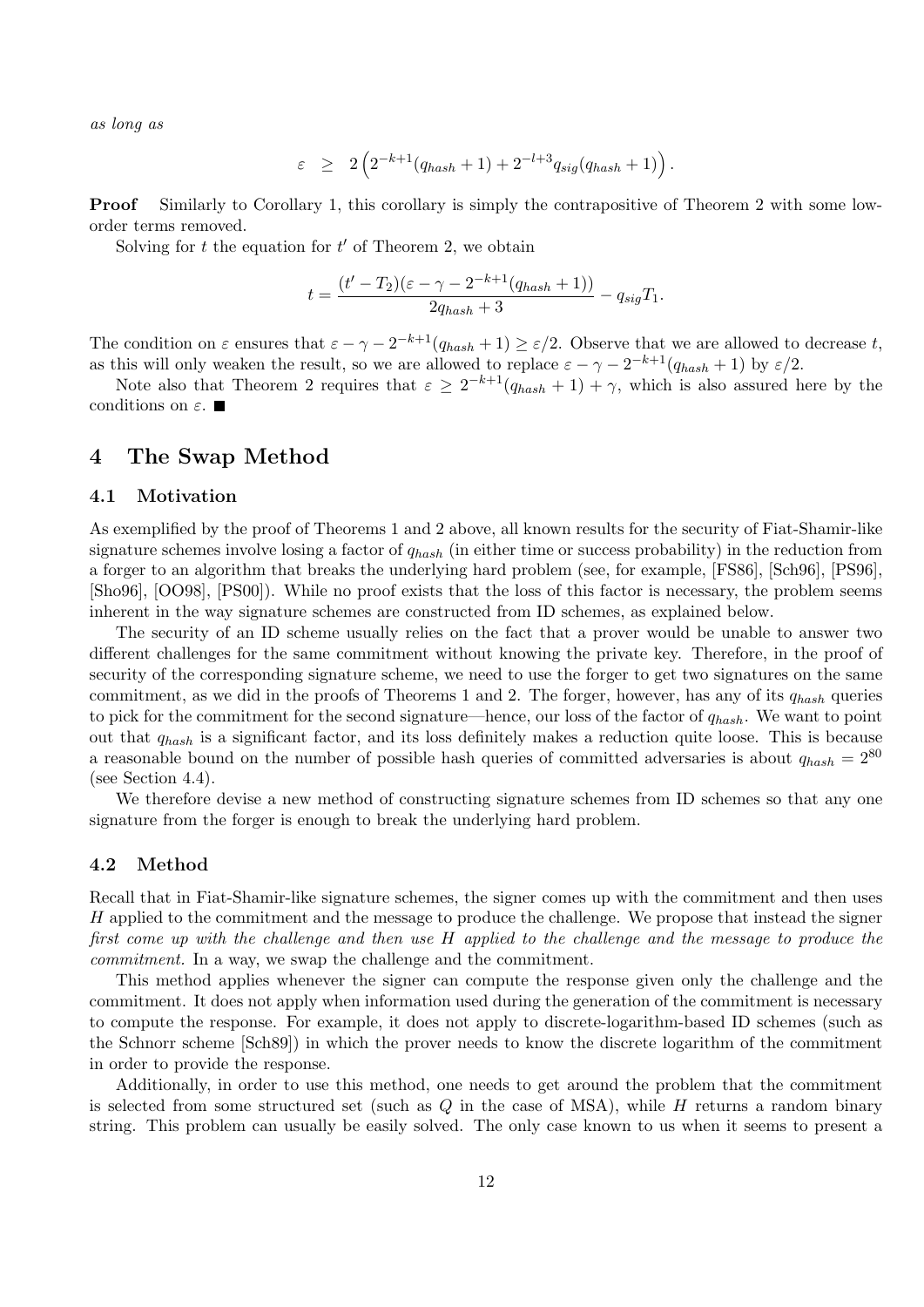real obstacle is in the scheme of Ohta and Okamoto ( $[OOS8]$ ) in the case when an exponent L is used such that  $gcd(L,(p_1-1)(p_2-1)) > 2$ .

The key-generation algorithm and the private key may need to be modified slightly in order to provide the signer with the additional information needed to compute the response from a random commitment, rather than from a commitment that it generated. The verification algorithm remains vastly unchanged.

In the next section, we exemplify our proposed method and explain why it results in a tighter security reduction.

#### 4.3 MSA-swap

#### 4.3.1 Description

The scheme depends on two security parameters: k and l. Let  $H: \{0,1\}^* \to \{0,1\}^{l-1}$  be a random function.

- Key Generation The key generation is the same as in MSA, except for one additional step (step 6) and extra information in the private key:
	- 1. Generate two random primes  $p_1 \equiv 3 \pmod{8}$  and  $p_2 \equiv 7 \pmod{8}$  and  $n = p_1p_2$  so that  $n < 2^l$ ,  $n-p_1-p_2+1 > 2^l+1$  and  $p_1+p_2-1 < 2^{l/2+1}$
	- 2. Generate coefficient  $c = p_2^{-1} \mod p_1$  for use in the Chinese remainder theorem
	- 3. Compute  $u_i = \left(\frac{p_i+1}{4}\right)^{k+1}$  mod  $\frac{p_i-1}{2}$  for  $i=1,2$  (note that  $u_i$  is such that raising a square to the power  $u_i$  modulo  $p_i$  will compute its  $2^{k+1}$  root)
	- 4. Compute  $s_i = \left(\frac{p_i+1}{4}\right)^{u_i} \mod p_i$  for  $i=1,2$  (this computes  $1/4^{2^{-(k+1)}} \mod p_i$ )
	- 5. Compute  $v = (s_1 s_2)c \mod p_1$  and  $s = s_2 + vp_2$  to get  $s = 1/4^{2^{-(k+1)}} \mod n$
	- 6. If  $u_i$  is odd, make it even by setting  $u_i = u_i + \frac{p_i-1}{2}$  for  $i = 1, 2$  (note that now  $u_i$  is such that raising a square or its negative to the power  $u_i$  modulo  $p_i$  will compute its  $2^{k+1}$  root)
	- 7. Output *n* as the public key and  $(n, s, u_1, u_2, p_1, p_2, c)$  as the secret key

#### Signing

- 1. Generate a random  $\sigma$  and compute  $t = s^{\sigma}$  mod n (note that this step can be done off-line, before the message is known).
- 2. Compute  $X = H(\sigma, M)$ . If  $X \notin Z_n^*$  $_n^*$ , then try another  $\sigma$  (the probability of that is at most  $2^{-l/2+2}$ ). If the Jacobi symbol  $\left(\frac{X}{n}\right)$  $\left(\frac{X}{n}\right) = -1$ , set  $X = 2X \mod n$ . Now either X or  $n - X$  is in Q. Compute  $z = F_{0\sigma}^{-1}(\pm X)$  via  $x_i = X^{u_i} \mod p_i$  for  $i = 1, 2, v = (x_1 - x_2)c \mod p_1$ ,  $x = x_2 + vp_2$ and  $z = xt \mod n$ .
- 3. Output  $(z, \sigma)$ .

#### Verifying

- 1. Verify that  $z \neq 0 \pmod{n}$  and compute  $X = F_{\sigma}(z^2)$  via  $t_1 = z^{2^{k+1}} \bmod n$ ,  $t_2 = 2^{\sigma} \bmod n$ ,  $X = t_1 t_2 \text{ mod } n$  (this step is the same as for MSA).
- 2. Let  $X' = H(\sigma, M)$ . If  $X \equiv \pm X' \pmod{n}$  or  $X \equiv \pm 2X' \pmod{n}$ , accept the signature (this step differs slightly from MSA).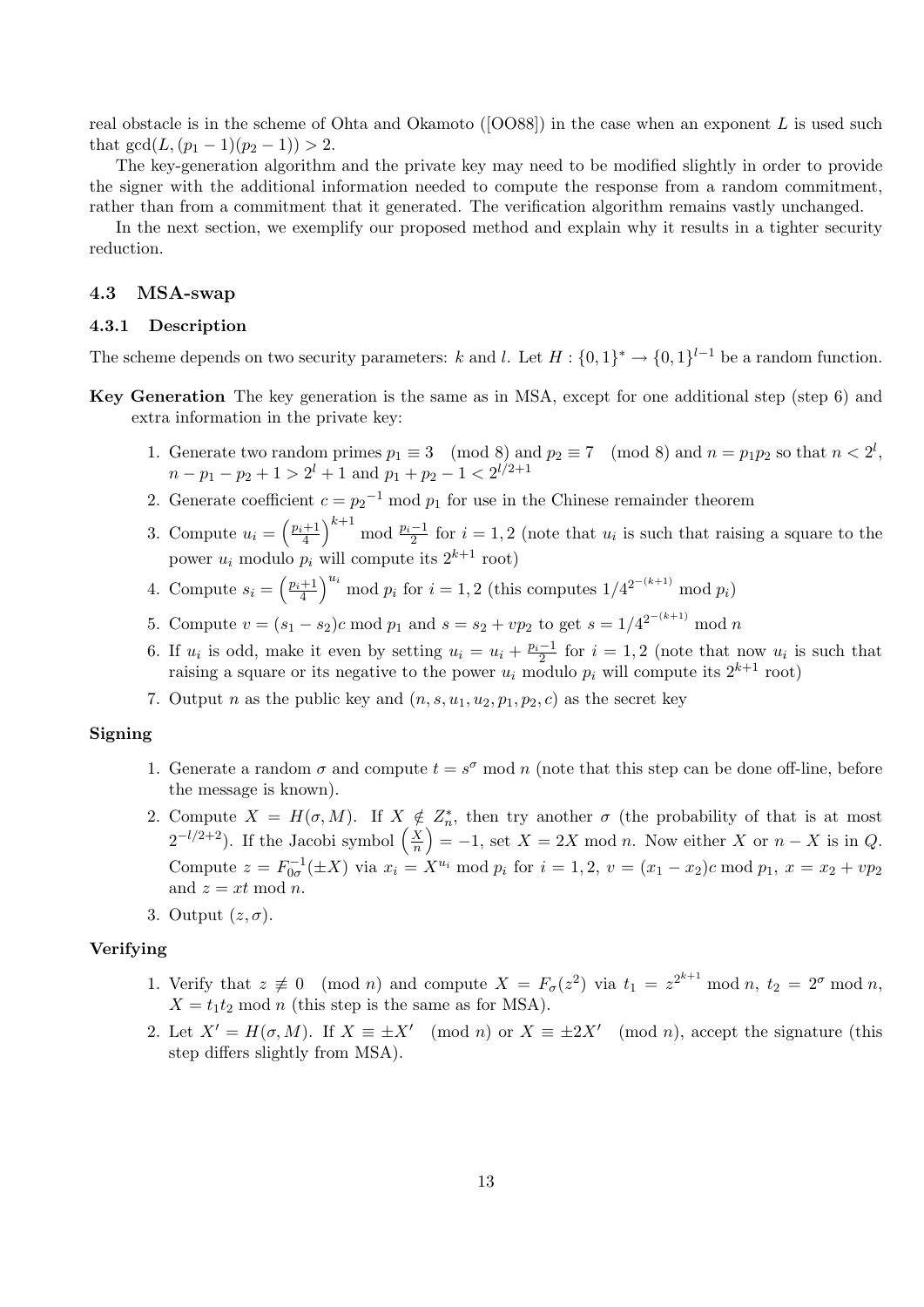#### 4.3.2 Security of MSA-swap

**Theorem 3** If there exists a forger that  $(t, q_{sig}, q_{hash}, \varepsilon, \delta)$ -breaks MSA-swap with security parameters l and k, then there exists an algorithm that  $(t', \varepsilon', \delta)$ -factors integers generated by Gen for

$$
t' = t + 2(q_{sig} + q_{hash} + 1)T_1 + T_2
$$
  

$$
\varepsilon' = \varepsilon - \gamma,
$$

where  $T_1$  is the time required to perform an MSA-swap signature verification,  $T_2$  is the time required to factor n given the conditions of Lemma 1 (essentially, a gcd computation) and  $\gamma = 2^{-k}q_{sig}(q_{hash} + 1) +$  $\tilde{Q}^{-l/2+2}(q_{hash} + q_{sig} + 1)$  (note that  $\gamma$  is close to 0 for large enough k and l).

#### Proof

MAIN IDEA.

Familiarity with the proof of Theorem 1 will be helpful for understanding this proof.

Let F be a forger that  $(t, q_{\text{sig}}, q_{\text{hash}}, \varepsilon, \delta)$ -breaks MSA-swap. Similarly to the proof of Theorem 1, we will construct an algorithm that, after interacting with F, will produce  $y, z \in Z_n^*$  and  $\sigma \neq \tau \in \{0,1\}^k$  such that  $F_{\sigma}(z^2) = F_{\tau}(y^2).$ 

The main idea is to answer each hash query on  $(\sigma, M)$  with an X computed via  $X = F_{\tau}(y^2)$  for a random  $y \in Z_n^*$  and arbitrary  $\tau$  that is different from  $\sigma$ . Then if F forges a signature  $(z, \sigma)$  on M, we will have  $F_{\sigma}(z^2) = F_{\tau}(y^2)$  and will be able to factor n.

DETAILS. Just like in the proof of Theorem 1, we make the assumption that  $F$  does not ask the same hash query twice and modify F to output only correct signatures—in particular, to ask a hash query on  $(\sigma, M)$ before outputting a signature  $(z, \sigma)$  on M.

A maintains two tables, for signature query answers and for hash query answers. To answer the j-th signature query on a message  $M'_j$ , A picks a random  $\tau'_j \in \{0,1\}^k$  and checks its signature query table to see if a signature query on  $M'_j$  has already been asked and if  $\tau'_j$  was used in answering it. If so, it returns the answer from the table. If not, it picks a random  $y'_j \in Q$  and a random  $\mu'_j \in \{1, -1, 2, -2\}$ , computes  $X_j' = F_{\tau_j'}(y_j'^2)/\mu_j'$  mod n, and checks if  $X_j' < 2^{l-1}$ . If not, it restarts with new random  $y_j'$  $\mu'_j$  and  $\mu'_j$  $'_{j}$ . The expected number of trials is less than 2, because  $X'_{j}$  is a random element in  $Z_{n}^{*}$  $\int_{r_1}^*$  (because  $F_{\tau'_j}(y'^2_j)$  is a random element in Q and  $\mu'$  $'_{j}$  is also random) and  $|Z_{n}^{*}|$  $|n| < n < 2^l$ . Once  $X'_j$  satisfies the desired condition, A outputs  $(y_i')$  $(j, \tau'_j, \tau'_j)$  as the signature and records  $(j, y'_j, \tau''_j, X'_j, M'_j)$  in its signature query table.

To answer the *i*-th hash query on  $(\sigma_i, M_i)$ , A first checks if an entry  $(j, y'_j, \tau'_j, X'_j, M'_j)$  such that  $\sigma_i = \tau'_j$ j and  $M_i = M'_j$  already exists in its signature table. If so, it returns  $X'_j$ . Otherwise, it picks  $\tau_i \neq \sigma_i$ , computes  $y_i$ ,  $\mu_i$  and  $X_i$  in the same way as when answering a signature query, outputs  $X_i$  and adds  $(i, y_i, \tau_i, \sigma_i, M_i)$ to its hash query table.

Assume F outputs a forgery  $(z, \sigma)$  on a message M. A then computes  $X = F_{\sigma}(z^2)$  and searches its hash query table for such an i that  $\sigma_i = \sigma$  and  $M_i = M$ . (Such an i has to exist for the same reasons as in the proof of Theorem 1.) Then,  $F_{\sigma}(z^2) = X = \mu_i X_i = F_{\tau_i}(y_i^2)$ , and  $\sigma \neq \tau_i$  because of the way  $\tau_i$  was picked, so A can easily factor  $n$  by the method given the proof of Lemma 1.

PROBABILITY ANALYSIS. For this analysis, we assume that n is such that F has probability at least  $\varepsilon$  of success. By assumption, such n is generated with probability at least  $\delta$ .

We need to compare the distribution of  $A$ 's answers to F's queries to the distribution of answers given by the true oracles. The distributions differ as follows: if, for some signature query  $j$ , the hash value of  $\tau_i^{\prime}$  $j, M'_j$  has been already defined through a previous hash query, then A will fail, whereas the true oracles would not. The probability of this event for a given signature query is at most  $(q_{hash} + 1)2^{-k}$ , because  $\tau'_{j}$  $'_{j}$  is picked at random from  $\{0,1\}^k$ . Thus, the probability of F's success is reduced as a result of this by at most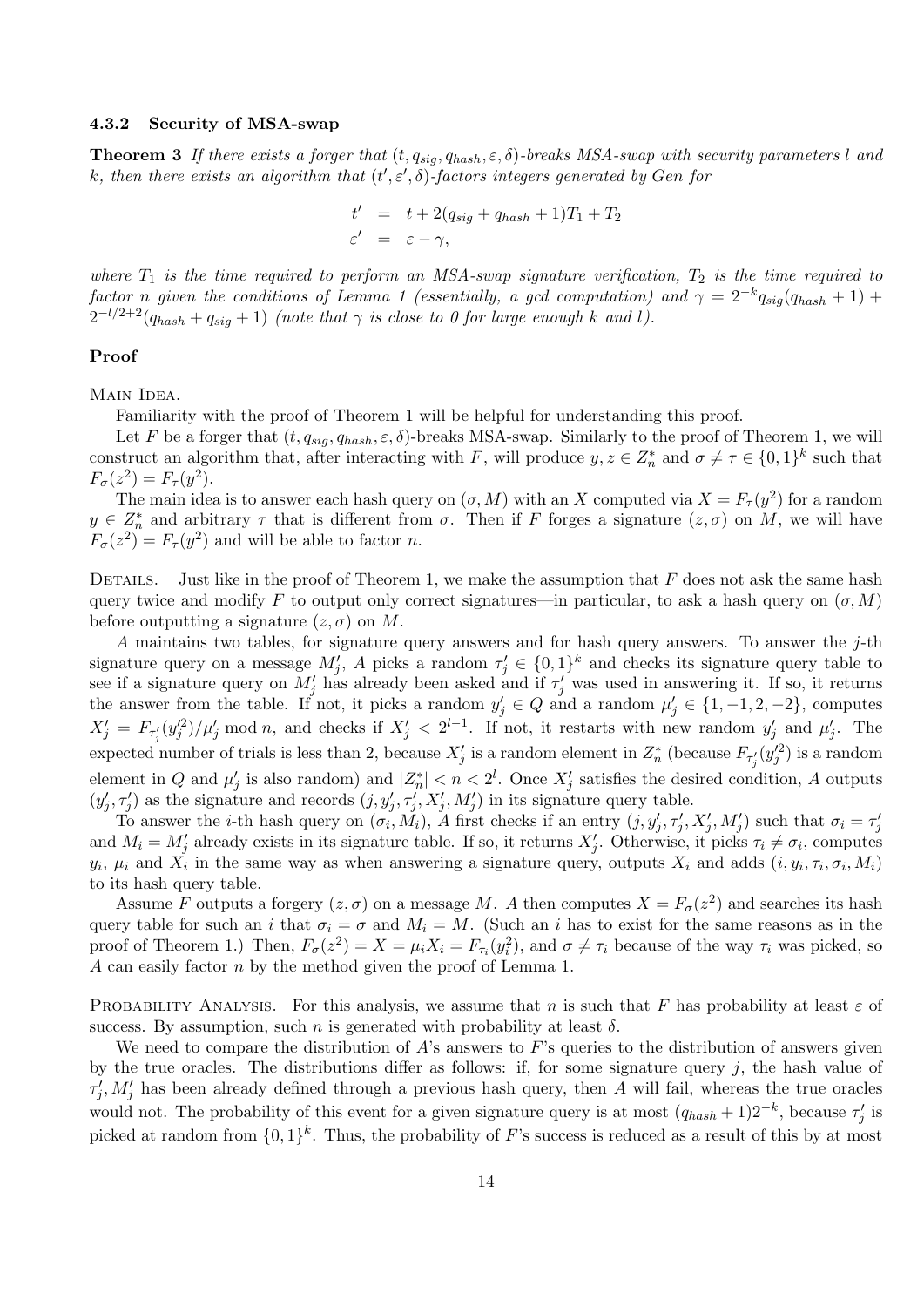$q_{sig}(q_{hash} + 1)2^{-k}$ . Additionally, X in the answers to hash and signature queries is distributed uniformly over  $Z_n^* \cap \{0,1\}^{l-1}$ , thus excluding the multiples of  $p_1$  and  $p_2$  that a real hash function could possibly hit. Since there are at most  $p_1 + p_2 - 1 < 2^{l/2+1}$  such multiples in  $Z_n$ , this will reduce the forger's probability of success by at most  $\frac{2^{l/2+1}}{2^{l-1}}$  $\frac{1}{2^{l-1}} = 2^{-l/2+2}$  per query.

So the probability of successfully factoring  $n$  is

$$
\varepsilon' \geq \varepsilon - q_{sig}(q_{hash} + 1)2^{-k} - (q_{hash} + q_{sig} + 1)2^{-l/2+2}.
$$

#### Г

**Theorem 4** If there exists a forger that  $(t, q_{sig}, q_{hash}, \varepsilon, \delta)$ -breaks MSA-swap with security parameters l and k, such that  $\varepsilon > \gamma$ , then there exists an algorithm that  $(t', \varepsilon', \delta)$ -factors integers generated by Gen for

$$
t' = \frac{t + 2(q_{sig} + q_{hash} + 1)T_1}{\varepsilon - \gamma} + T_2
$$

$$
\varepsilon' = \left(1 - \frac{1}{e}\right) > 0.632,
$$

where  $T_1$ ,  $T_2$  and  $\gamma$  are as in Theorem 3.

Proof Let

$$
\alpha = \varepsilon - \gamma.
$$

By assumption,  $\alpha > 0$ . So if we repeat the algorithm constructed in the proof of Theorem 3 up to  $1/\alpha$  times (except for the final gcd computation, which need only be done once), we will get the desired  $\varepsilon'$ , similarly to the proof of Theorem 2.  $\blacksquare$ 

Similarly to MSA, we have the following two immediate corollaries.

**Corollary 3** If factoring l-bit integers generated by Gen is  $(t', \varepsilon', \delta)$ -secure, then MSA-swap is  $(t, q_{sig}, q_{hash},$  $(\varepsilon, \delta)$ -secure, where

$$
t = t - 2(q_{sig} + q_{hash} + 1)T_1 - T_2
$$
  
\n
$$
\varepsilon = \varepsilon' + 2^{-l/2+2}(q_{hash} + q_{sig} + 1) + 2^{-k}q_{sig}(q_{hash} + 1).
$$

**Proof** The corollary follows simply from solving the equations of Theorem 3 for t and  $\varepsilon$ .

Corollary 4 If factoring l-bit integers generated by Gen is  $(t', 0.632, \delta)$ -secure, then MSA-swap is  $(t, q_{sia}, q_{hash}, \varepsilon, \delta)$ -secure for

$$
t = \frac{(t'-T_2)\varepsilon}{2} - 2(q_{sig} + q_{hash} + 1)T_1.
$$

as long as

$$
\varepsilon \ge 2\left(2^{-l/2+2}(q_{hash} + q_{sig} + 1) + 2^{-k}q_{sig}(q_{hash} + 1)\right)
$$

**Proof** The condition on  $\varepsilon$  ensures that  $\varepsilon - \gamma \geq \varepsilon/2$ . The rest follows, similarly to the proof of Corollary 2, from solving the equations of Theorem 3 for t and  $\varepsilon$ .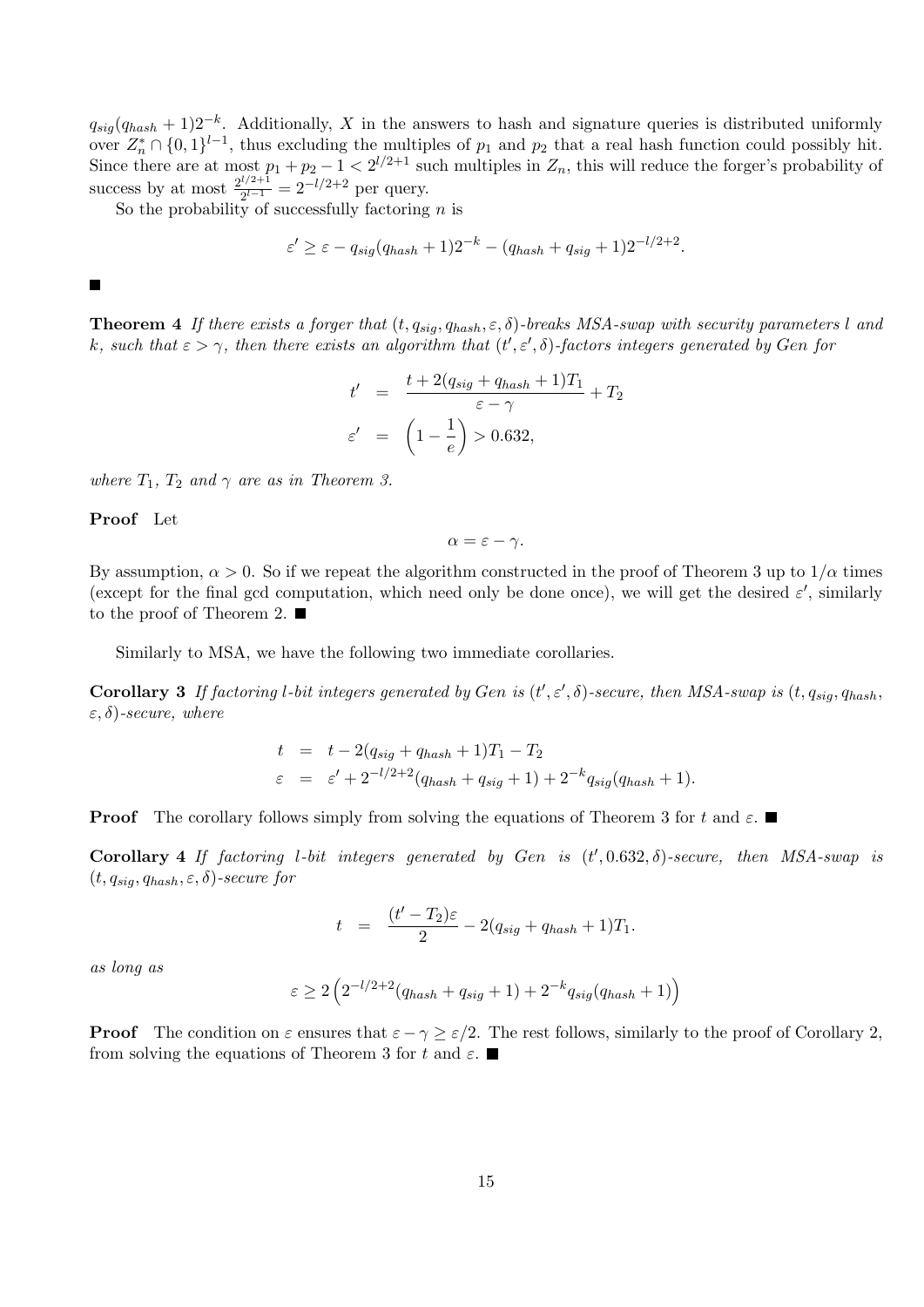#### 4.4 Parameter Choice

The formulas in the Corollaries 1–4 are quite different. Nonetheless, it is immediately clear that  $MSA\text{-}swap$ loses no factor of  $q_{hash}$ , neither in time nor in probability. This is a big advantage for MSA-swap because  $q_{hash}$  can be quite big.

A fuller comparison, provided in the next section, depends on the actual values of the parameters  $q_{sia}$ ,  $q_{hash}$ , k and l. Let us deal here, however, with the preliminary problem of assigning reasonable values to these parameters.

We believe it reasonable to set  $q_{sig} = 2^{30}$  and  $q_{hash} = 2^{80} - 1$ . This is so because signature queries have to be answered by the honest signer (who may not be willing or able to sign more than a billion messages), while hash queries can be computed by the adversary alone (who may be willing to invest extraordinary resources). Notice that we recommend a higher value for  $q_{hash}$  than suggested in [BR96].

We recommend setting  $k = 100$  for MSA, and  $k = 130$  for MSA-swap. For MSA, this is so because, from the Corollaries 3 and 4, we see that  $2^{-k}(q_{hash} + 1)$  has to be small (the value of  $2^{-k}(q_{hash} + 1)$  is essentially the success probability of the simple attack that relies on correctly guessing one hash value among  $q_{hash} + 1$ hash queries). Therefore, we need  $2^{-k+80}$  to be small, and by setting  $k = 100$  we make it less than  $10^{-6}$ . For MSA-swap, this is so because  $2^{-k}q_{sig}(q_{hash} + 1)$  has to be small, as seen in the Corollaries 3 and 4.

As for l, notice that both MSA and MSA-swap are immediately broken if the adversary succeeds in factoring the *l*-bit modulus. Therefore, *l* ought to be at least 1000. Given the above choices for the other parameters, such a minimum value for  $l$  is large enough to make all the constraints involving  $l$  in Corollaries  $1-4$  satisfied (for any reasonable  $\varepsilon$  in the case of Corollaries 3 and 4). Thus, the value of l depends on the presumed security of factoring, as discussed in the next section.

## 5 Comparing Signature Schemes

Having developed the swap method and demonstrated that it tightens the security of Fiat-Shamir-like signature schemes, we wish to determine precisely when the method should be used. It would be tempting to say "whenever tight security is desired," but this answer is meaningless. We submit that meaningful comparisons f signature schemes should take both security and efficiency into account, and that consideration of either factor alone is insufficient.

We also use our methods to compare MSA to PRab from [BR96] and find, perhaps surprisingly, that the former may sometimes provide more security for less cost.

#### 5.1 The Costs of Security

The desired level of security is usually dictated by the specific application. It is after settling on the desired amount of security that choosing among the various secure schemes becomes crucial. Indeed, when choosing a signature scheme, the goal is to maintain the desired level of security at the lowest possible cost. In a sense, picking a signature scheme is similar to shopping for an insurance policy for the desired face value.

The costs of a signature scheme, however, are quite varied. They may include the sizes of keys and signatures, the efficiencies of generating keys, signing and verifying, the amounts of code required, and even "external" considerations—such as the availability of inexpensive implementations or off-the-shelf hardware components. In this paper, we focus on the efficiencies of signing and verifying. These are particularly important when signing or verifying is performed by a low-power device, such as a smart card, or when signing or verifying needs to be performed in bulk quantities, as on a secure server.

It is for these costs, then, that below we compare MSA and MSA-swap. We also provide a comparison of MSA with the PRab scheme from [BR96], arguably the most practical among those tightly related to factoring. (The reason for choosing PRab rather than its PSS variant is that the latter is tightly related to RSA, and thus potentially less secure than factoring.)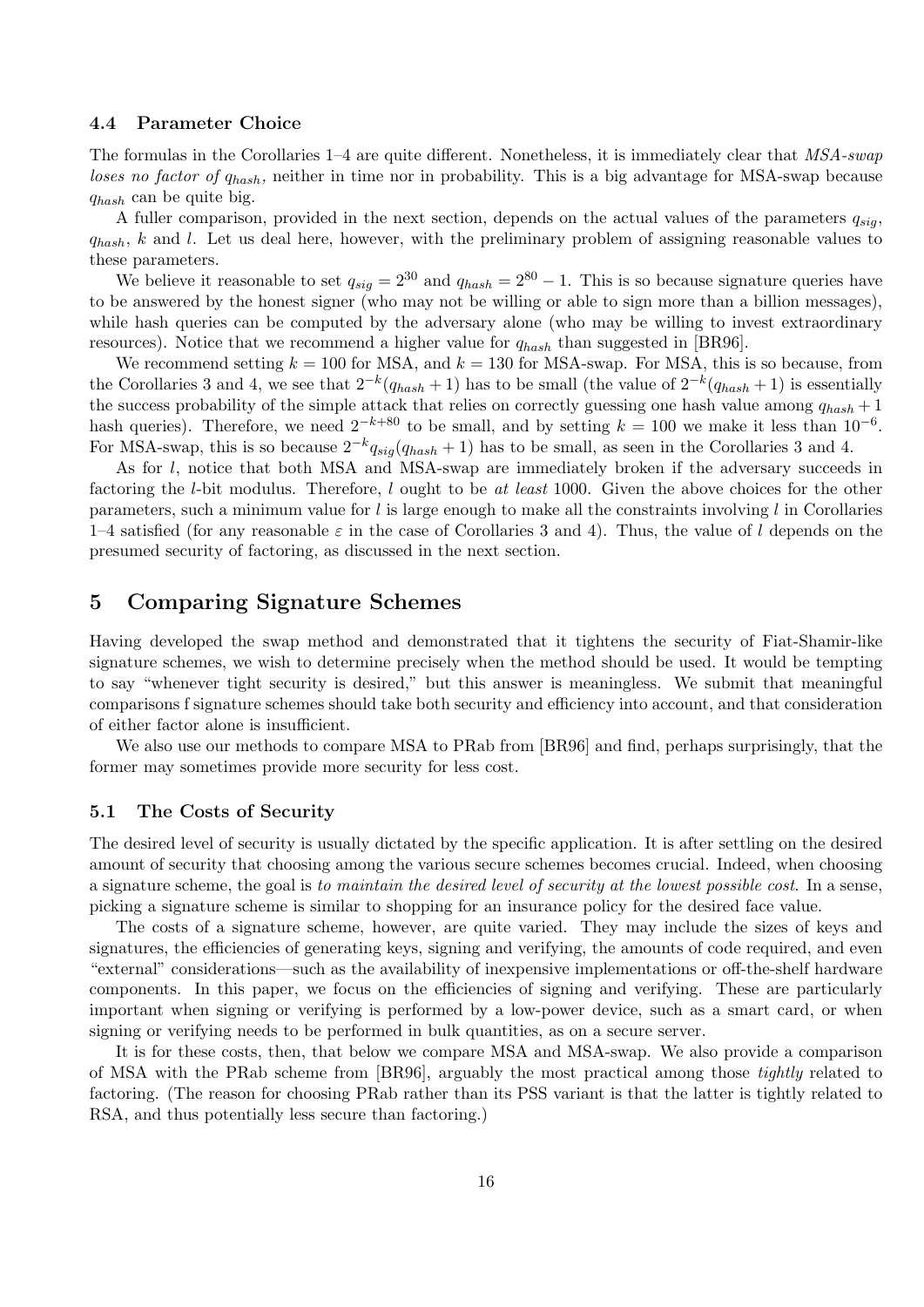#### 5.2 Comparison of MSA and MSA-swap

The efficiency of signature verification in MSA is about the same as in MSA-swap. The security of MSA-swap is generally higher than the security of MSA for the same security parameters. Therefore, if the efficiency of verifying is the only significant component in the cost, MSA-swap will be able to provide the same amount of security for less cost than MSA.

A more difficult case to analyze is the case when the efficiency of signing is of main concern. We will limit our analysis to the case when we are only concerned with the on-line part of signing. In both cases, this involves mainly a modular exponentiation. Therefore, a variety of sophisticated algebraic methods can be used here, but these methods apply equally to MSA and MSA-swap. We thus find it simpler to compare the two under "standard" implementations using the Chinese remainder theorem (CRT). MSA then involves two exponentiations of a fixed  $l/2$ -bit base to a k-bit power, modulo two  $l/2$ -bit primes. One modular multiplication of two  $l/2$ -bit numbers takes about  $l^2/4$  steps; about 3k such multiplications are required (1.5k for each of the primes), so the total amount of time required for on-line signing in MSA is about  $3kl^2/4$ . Similar analysis applies for MSA-swap, except that about 1.5l multiplications  $(1.5l/2$  for each of the two primes) are required, so the total amount of time required for on-line signing in MSA-swap is about  $3l^3/8$ , not counting the (relatively small) cost of computing the Jacobi symbol. (In sum, on-line signing is  $l/(2k)$  times faster for MSA than for MSA-swap if one used the same value of l for both.<sup>4</sup>)

Let us now see how the security of the two schemes compares assuming the on-line signing costs are the same. Let  $l_M$  and  $k_M$  be the security parameters for MSA, and  $l_{MS}$  and  $k_{MS}$  be the security parameters for MSA-swap. The on-line signing costs for MSA and MSA-swap are the same if

$$
l_{MS} = (2k_M l_M^2)^{1/3}.
$$
\n(1)

The best known factoring algorithms take time about

$$
T(l) = C \exp\left(\left(\frac{64}{9}\right)^{1/3} l^{1/3} (\ln l)^{2/3}\right)
$$

for some constant C [LL93]. Therefore, we will assume that factoring *l*-bit integers generated by Gen is  $(C'T(l), 0.199, \delta)$ -secure for some  $\delta$  and some constant C'. This means that, for a large enough  $\varepsilon$  and small enough  $q_{sig}$ , MSA is about

$$
\left(\frac{(C'T(l_M)-T_2(l_M,k_M))\varepsilon}{4q_{hash}+6}-q_{sig}T_1(l_M,k_M),q_{sig},q_{hash},\varepsilon,\delta\right)-\text{secure}
$$

and MSA-swap is about

$$
\left(\frac{(C'T(l_{MS}) - T_2(l_{MS}, k_{MS}))\varepsilon}{2} - 2(q_{sig} + q_{hash} + 1)T_1(l_{MS}, k_{MS}), q_{sig}, q_{hash}, \varepsilon, \delta\right) - \text{secure}
$$

(by Corollaries 2 and 4).

Keeping the signing costs equal, let us now find out when MSA becomes more secure than MSA-swap, that is, when

$$
\frac{(C'T(l_M) - T_2(l_M, k_M))\varepsilon}{4q_{hash} + 6} - q_{sig}T_1(l_M, k_M) >
$$
  

$$
\frac{(C'T(l_Ms) - T_2(l_Ms, k_Ms))\varepsilon}{2} - 2(q_{sig} + q_{hash} + 1)T_1(l_Ms, k_Ms)
$$

<sup>&</sup>lt;sup>4</sup>Moreover, an optimization available to MSA but not to MSA-swap is precomputing some powers of the fixed base; this requires additional memory, so we will assume it is not implemented for the purposes of this analysis.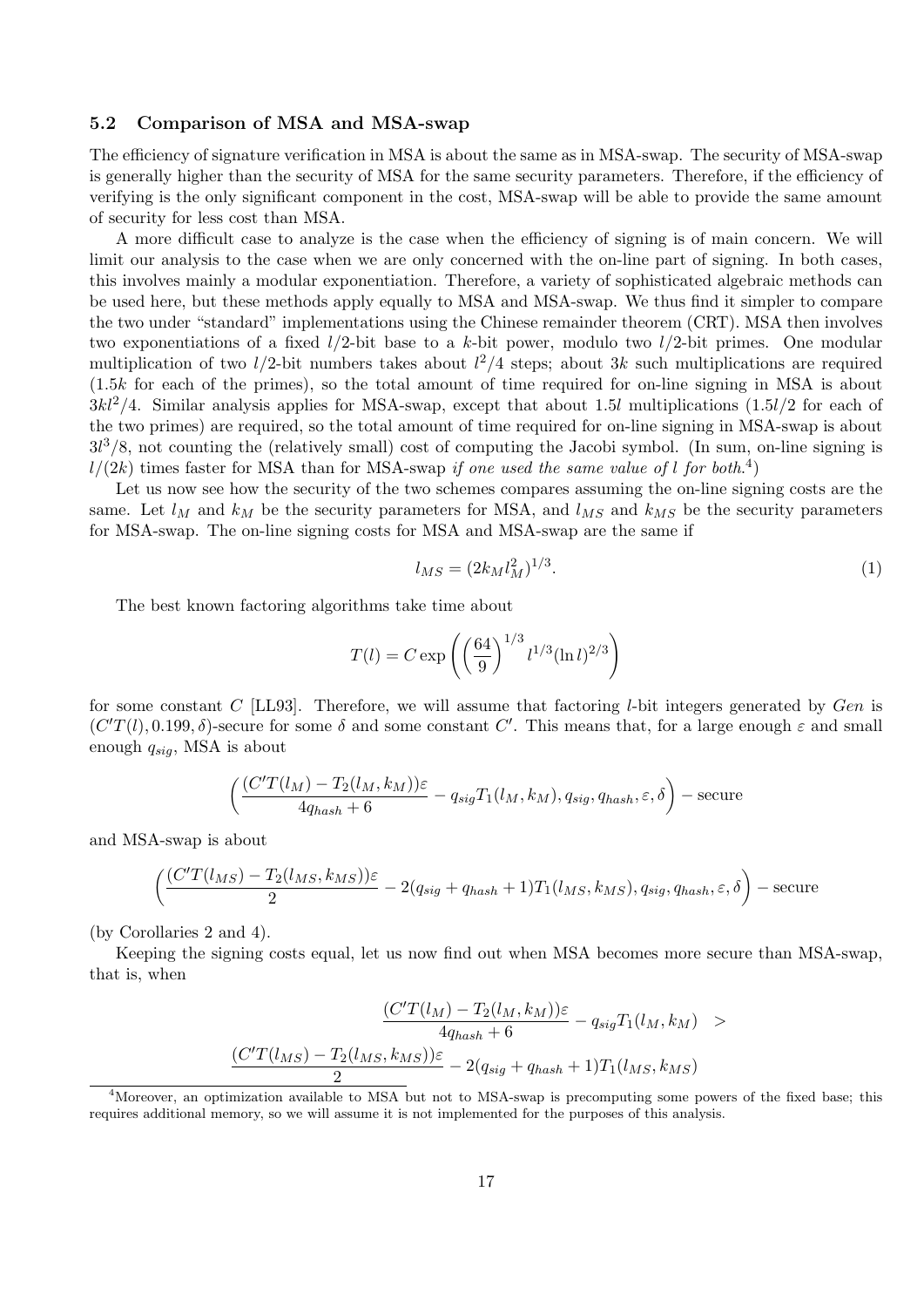Given the discussion of Section 4.4 and Equation (1), we will now plug in  $q_{sig} = 2^{30}$ ,  $q_{hash} = 2^{80} - 1$ ,  $k_M = 100$ ,  $k_{MS} = 130$ , and  $l_{MS} = (2k_M l_M^2)^{1/3}$  to the above inequality. These values allow us to omit the terms in  $T_1$  and  $T_2$ , noting that they decrease the security of MSA-swap much more than they decrease the security of MSA. Thus, we are now interested in when

$$
\frac{C'T(l_M)}{2^{82}+2} > \frac{C'T((200l_M^2)^{1/3})}{2}.
$$

After taking the natural logarithm of both sides, we are left with the inequality

$$
\left(\frac{64}{9}\right)^{1/3} l_M^{1/3} (\ln l_M)^{2/3} - \ln(2^{81} + 1) > \left(\frac{64}{9}\right)^{1/3} (200 l_M^2)^{1/9} \left(\frac{1}{3} \ln 200 + \frac{2}{3} \ln l_M\right)^{2/3},\tag{2}
$$

which holds as long as long as  $l_M \geq 6109$ .

Thus, at  $l_M = 6109$ ,  $l_{MS} = 1954$ ,  $k_M = 100$ ,  $k_{MS} = 130$ , MSA and MSA-swap provide about the security and the same performance for on-line signing.

In Sum. The on-line portion of the signing algorithm of MSA is so fast that

Provable security and signing efficiency are the same when MSA uses 6109-bit moduli and MSA-swap 1954-bit moduli.

In both cases, the security is that of factoring a 1954-bit integer generated by Gen. (MSA may actually be even more secure, but we cannot prove it.)

It just so happens that this computed level of security is currently considered adequate for many applications. (Therefore, for these applications MSA-swap is preferable: MSA-swap has faster verification for the same level of security, as well as shorter keys and, therefore, shorter signatures.)

However, whenever the application calls for a higher level of security, and the dominant cost is that of signing, then it is the loosely-secure MSA that becomes preferable. In fact, Inequality (2) implies that the security gap between MSA and MSA-swap, given the same performance, increases exponentially. In essence, this is so because, in order to guarantee the same performance,  $l_{MS}$  is a fixed function of  $l_M$ : i.e., by Equation (1),  $l_{MS} = O(l_M^{2/3})$ . Thus security for both MSA and MSA-swap is measured by Inequality (2) in terms of  $l_M$ , and the dominant factor in the exponent of the adversary's running time is  $l_M^{1/3}$  for MSA and  $l_M^{2/9}$  for MSA-swap.

### 5.3 Comparison of MSA with Bellare-Rogaway's PRab

The security of PRab is tightly related to that of modular square roots, rather than factoring. A factor of 2 in probability is lost (as compared to MSA-swap) when one relates the security of PRab to that of factoring. PRab's performance for on-line signing is about the same as MSA-swap's (PRab requires a few more Jacobi symbol computations, but no separate modular multiplication).<sup>5</sup> A vastly similar analysis leads to the following conclusion:

Provable security and signing efficiency are the same when MSA uses 5989-bit moduli, and PRab 1929-bit moduli.

Also here this is a "cross-over" point: the gap in security for the same performance increases exponentially in favor of MSA. As we can see, this cross-over point is just slightly more in favor of MSA than the cross-over point of MSA and MSA-swap. This is because of the factor of 2 difference in the security of MSA-swap and PRab.

 $5$ Unlike MSA-swap, however, PRab has no off-line component in signing. It also has very efficient verification.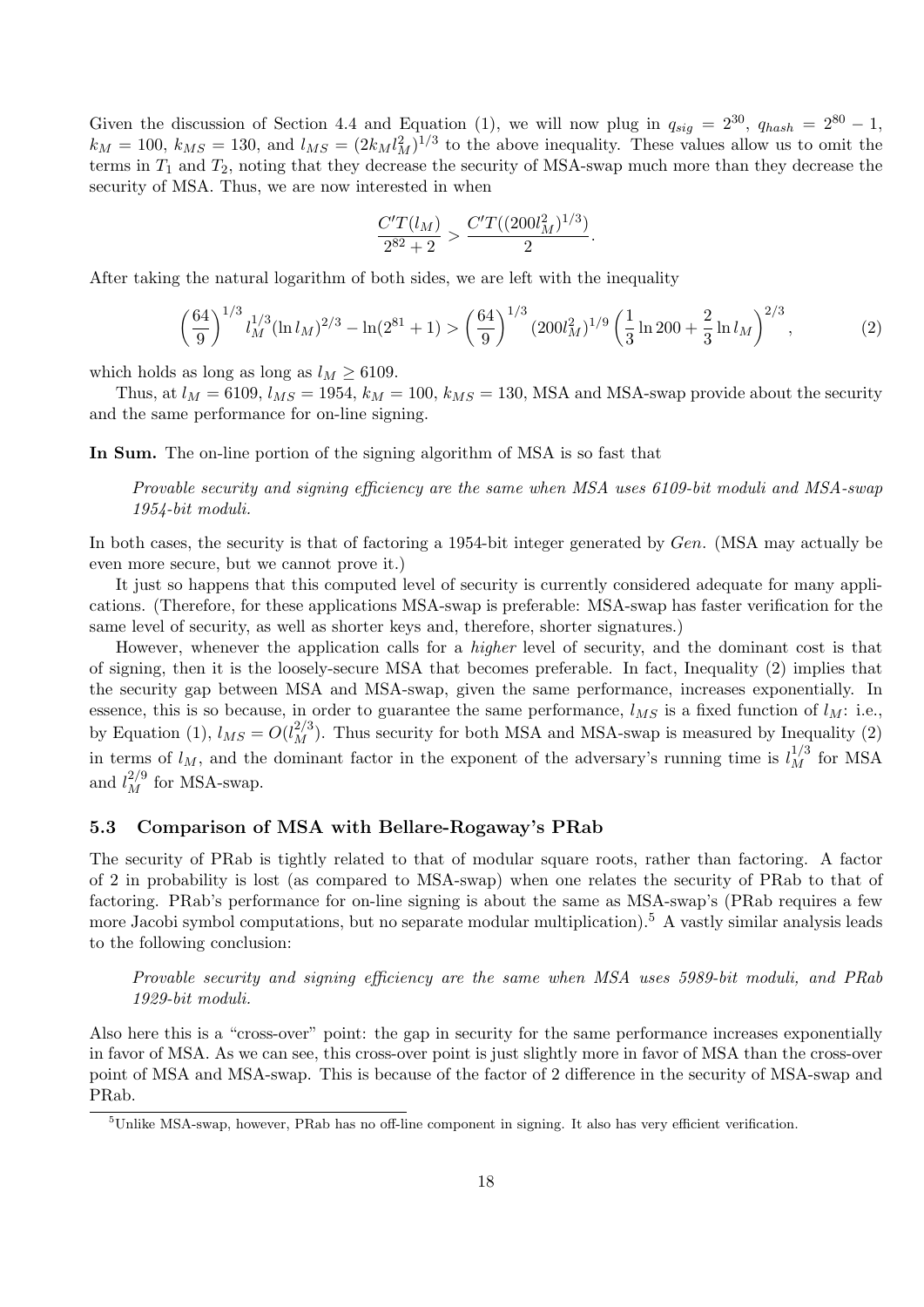# Acknowledgments

We would like to thank Salil Vadhan for pointing out an error in an earlier version of this work and Mihir Bellare for suggesting using an idea from [BM99] to improve Corollary 1.

# References

- [BM99] Mihir Bellare and Sara Miner. A forward-secure digital signature scheme. In Michael Wiener, editor, Advances in Cryptology—CRYPTO '99, volume 1666 of Lecture Notes in Computer Science, pages 431–448. Springer-Verlag, 15–19 August 1999. Revised version is available from http://www.cs.ucsd.edu/ mihir/.
- [BR93] Mihir Bellare and Phillip Rogaway. Random oracles are practical: A paradigm for designing efficient protocols. In Proceedings of the 1st ACM Conference on Computer and Communication Security, pages 62–73, November 1993. Revised version appears in http://www-cse.ucsd.edu/users/mihir/papers/crypto-papers.html.
- [BR96] Mihir Bellare and Phillip Rogaway. The exact security of digital signatures: How to sign with RSA and Rabin. In Maurer [Mau96], pages 399–416. Revised version appears in http://www-cse.ucsd.edu/users/mihir/papers/crypto-papers.html.
- [FFS88] Uriel Feige, Amos Fiat, and Adi Shamir. Zero-knowledge proofs of identity. Journal of Cryptology, 1(2):77–94, 1988.
- [FS86] Amos Fiat and Adi Shamir. How to prove yourself: Practical solutions to identification and signature problems. In Odlyzko [Odl86], pages 186–194.
- [GMR88] Shafi Goldwasser, Silvio Micali, and Ronald L. Rivest. A digital signature scheme secure against adaptive chosen-message attacks. SIAM Journal on Computing, 17(2):281–308, April 1988.
- [Gol86] Oded Goldreich. Two remarks concerning the Goldwasser-Micali-Rivest signature scheme. In Odlyzko [Odl86], pages 104–110.
- [Gol88] Shafi Goldwasser, editor. Advances in Cryptology—CRYPTO '88, volume 403 of Lecture Notes in Computer Science. Springer-Verlag, 1990, 21–25 August 1988.
- [GQ88] Louis Claude Guillou and Jean-Jacques Quisquater. A "paradoxical" indentity-based signature scheme resulting from zero-knowledge. In Goldwasser [Gol88], pages 216–231.
- [LL93] Arjen K. Lenstra and Hendrik W. Lenstra, editors. The development of the number field sieve, volume 1554 of Lecture notes in Mathematics. Springer-Verlag, 1993.
- [Mau96] Ueli Maurer, editor. Advances in Cryptology—EUROCRYPT 96, volume 1070 of Lecture Notes in Computer Science. Springer-Verlag, 12–16 May 1996.
- [Mic94] Silvio Micali. A secure and efficient digital signature algorithm. Technical Report MIT/LCS/TM-501, Massachusetts Institute of Technology, Cambridge, MA, March 1994.
- [MR99] Silvio Micali and Leonid Reyzin. Improving the exact security of Fiat-Shamir signature schemes. In R. Baumgart, editor, Secure Networking  $- CQRE$  [Secure] '99, volume 1740 of Lecture Notes in Computer Science, pages 167–182. Springer-Verlag, 1999.
- [MS88] Silvio Micali and Adi Shamir. An improvement of the Fiat-Shamir identification and signature scheme. In Goldwasser [Gol88], pages 244–247.